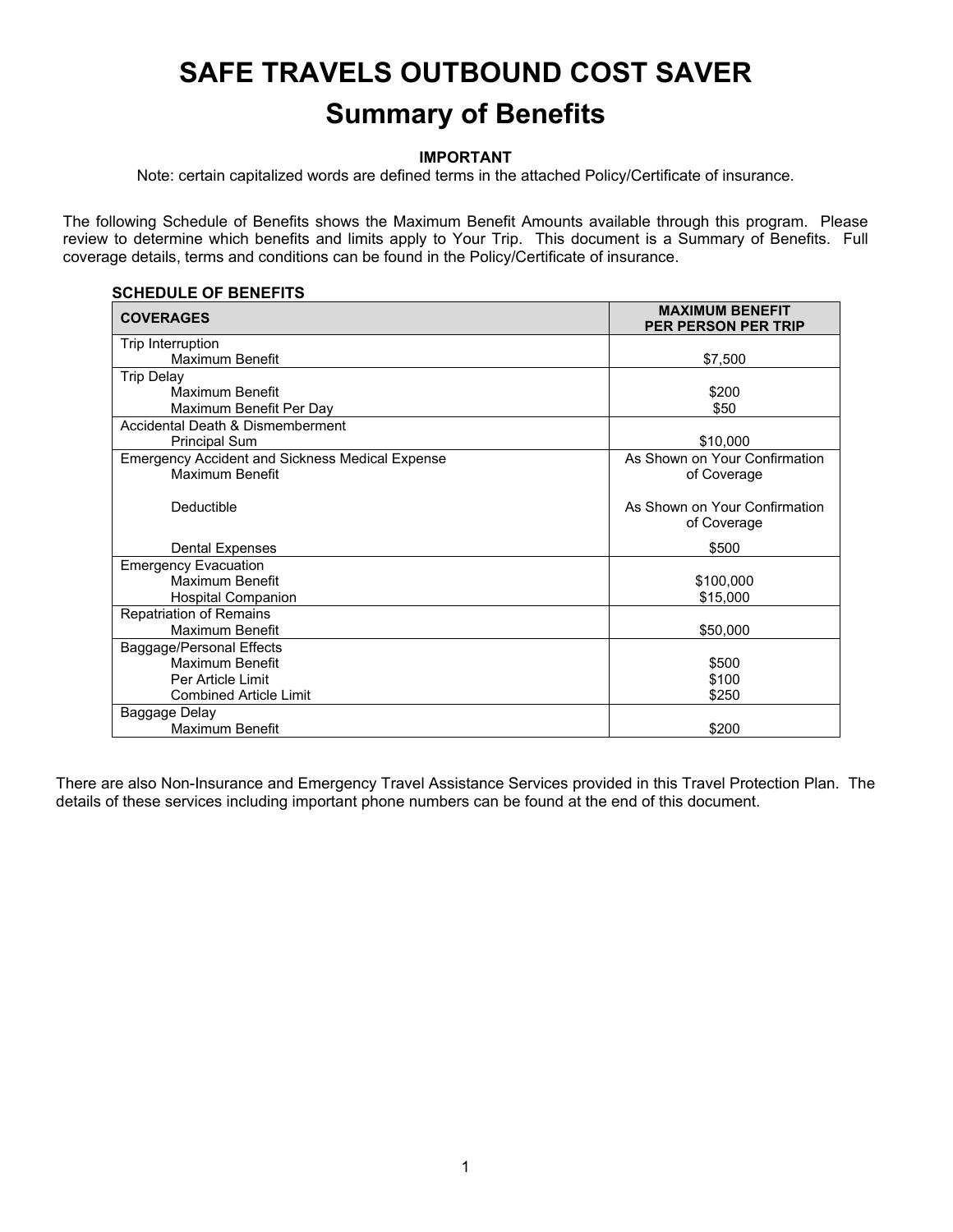

Nationwide Life Insurance Company One Nationwide Plaza Columbus, Ohio 43215

This Policy describes all of the travel insurance benefits, underwritten by Nationwide Life Insurance Company and herein referred to as the Company. Please refer to the accompanying Confirmation of Coverage as it provides You with specific information about the program You purchased. Please contact the Plan Administrator immediately if You believe that the Confirmation of Coverage is incorrect.

This Policy is issued in consideration of the enrollment form and payment of any premium due. All statements in the enrollment forms are representations and not warranties. Only statements contained in a written enrollment form will be used to void insurance, reduce benefits or defend a claim.

NO DIVIDENDS WILL BE PAYABLE UNDER THIS POLICY.

The President and Secretary of Nationwide Life Insurance Company witness this Policy.

*Secretary President*

Sut a. Walker

# **TRAVEL PROTECTION POLICY**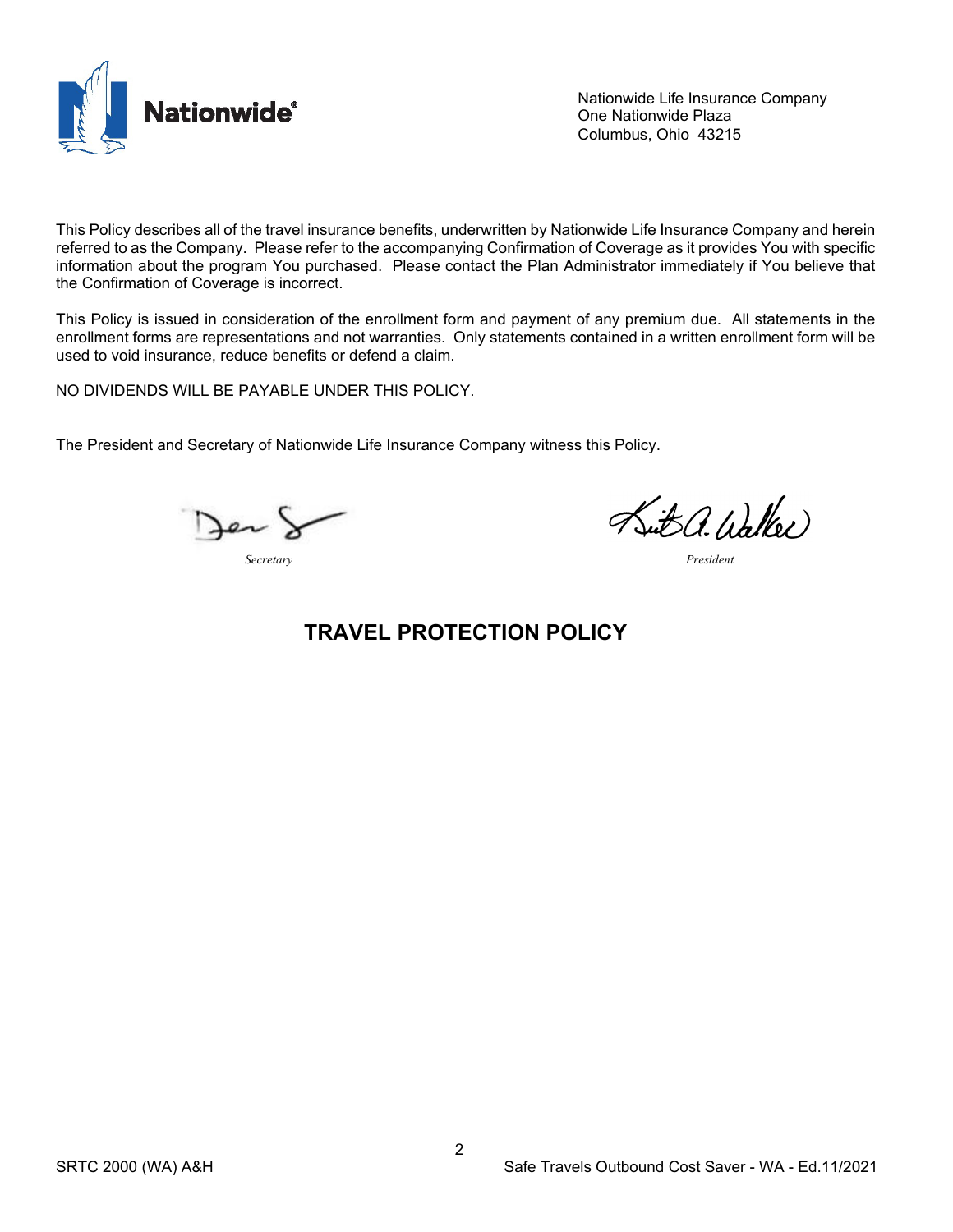# **GENERAL DEFINITIONS**

# **GENERAL PROVISIONS**

# **COVERAGES:**

Accidental Death & Dismemberment Sickness Medical Expense Accident Medical Expense

# **LIMITATIONS AND EXCLUSIONS**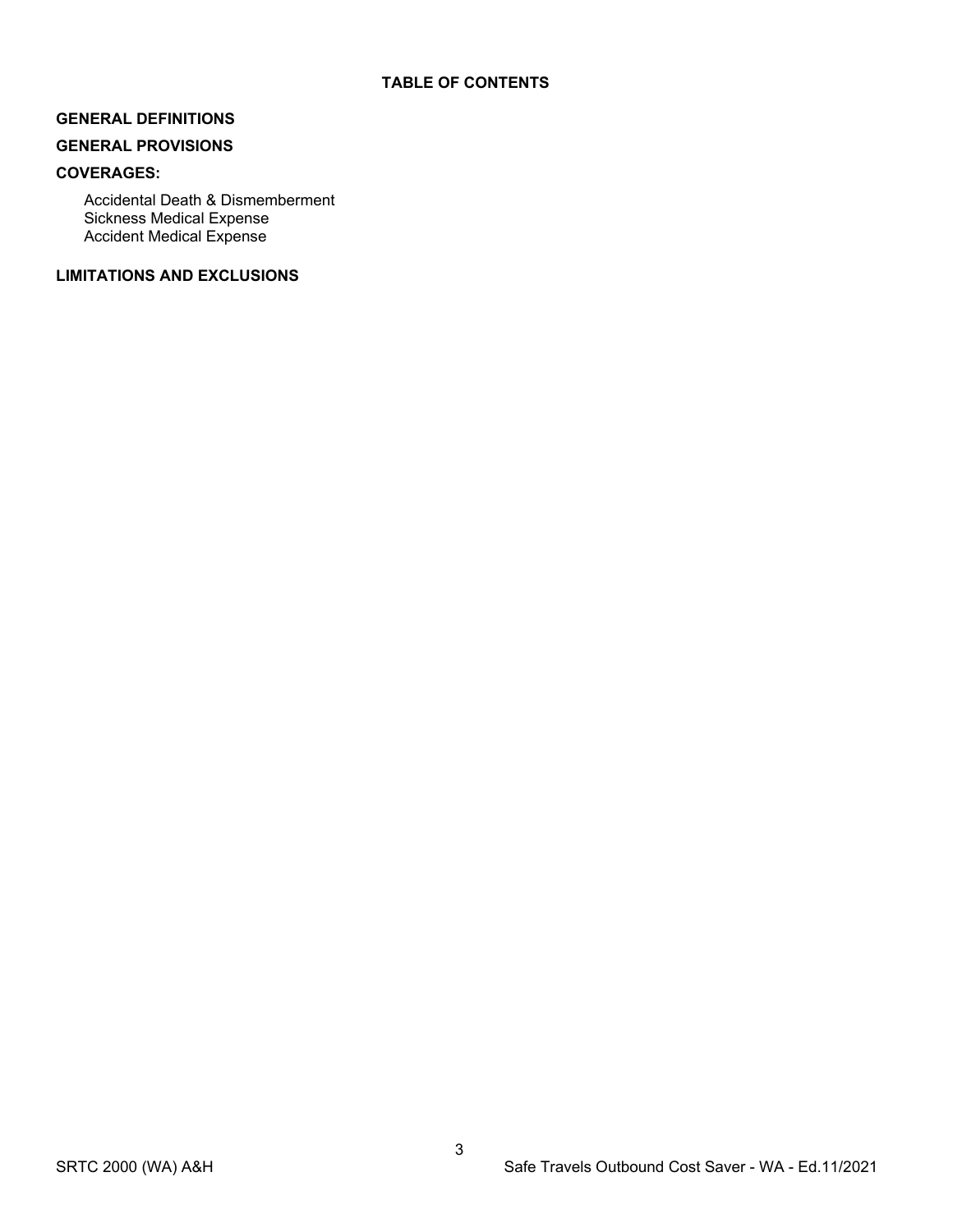# **NATIONWIDE LIFE INSURANCE COMPANY PASSENGER PROTECTION INSURANCE POLICY**

#### **GENERAL DEFINITIONS**

**Accident** means a sudden, unexpected, unusual, specific event that occurs at an identifiable time and place, but shall also include exposure resulting from a mishap to a conveyance in which You are traveling.

**Accidental Injury** means Bodily Injury resulting from an Accident being the direct and independent cause in the Loss.

**Actual Cash Value** means purchase price less depreciation.

**Additional Expense** means any reasonable expenses for meals and lodging which were necessarily incurred as the result of a Hazard and which were not provided by the Common Carrier or other party free of charge.

**Bodily Injury** means identifiable physical injury which: (a) is caused by an Accident, and (b) solely and independently of any other cause, except illness resulting from, or medical or surgical treatment rendered necessary by such injury, is the direct cause of Your death or dismemberment within twelve months from the date of the Accident.

**Common Carrier** means any land, sea, and/or air conveyance operating under a valid license for the transportation of passengers for hire.

**Company** means Nationwide Life Insurance Company.

**Covered Expenses** shall mean expenses incurred by You which are for medically necessary services, supplies, care, or treatment; due to Illness or Injury; prescribed, performed or ordered by a Physician; reasonable and customary charges; incurred while insured under this Policy; and which do not exceed the maximum limits shown in the Confirmation of Coverage, under each stated benefit.

**Covered Trip** means any class of scheduled trips, tours or cruises You request coverage and remit the required premium.

**Effective Date** means 12:01 A.M. local time, at the location of the Insured, on the day after the required premium for such coverage is received by the Company or its authorized representative.

**Family Member** means Your legal or common law spouse, parent, legal guardian, step-parent, grandparent, parentsin-law, grandchild, natural or adopted child, step-child, children-in-law, brother, sister, step-brother, step-sister, brotherin-law, sister-in-law, aunt, uncle, niece or nephew, who reside in the United States, Canada or Mexico.

#### **Hospital** means a facility that:

- (a) holds a valid license if it is required by the law;
- (b) operates primarily for the care and treatment of sick or injured persons as in-patients;
- (c) has a staff of one or more Physicians available at all times;

(d) provides 24 hour nursing service and has at least one registered professional nurse on duty or call;

(e) has organized diagnostic and surgical facilities, either on the premises or in facilities available to the hospital on a pre-arranged basis; and

(f) is not, except incidentally, a clinic, nursing home, rest home, or convalescent home for the aged, or similar institution.

**Individual Coverage Term** means the period of time beginning when You have been enrolled for coverage under this Policy and for whom the required premium has been paid.

**Insured** means the person who has enrolled for and paid for coverage under this Policy.

**Land/Sea Arrangements** means land and/or sea arrangements made by the Travel Supplier.

**Loss** means injury or damage sustained by You in consequence of happening of one or more of the occurrences against which the Company has undertaken to indemnify You.

**Maximum Benefit** means the largest total amount of Covered Expenses that the Company will pay for Your covered losses.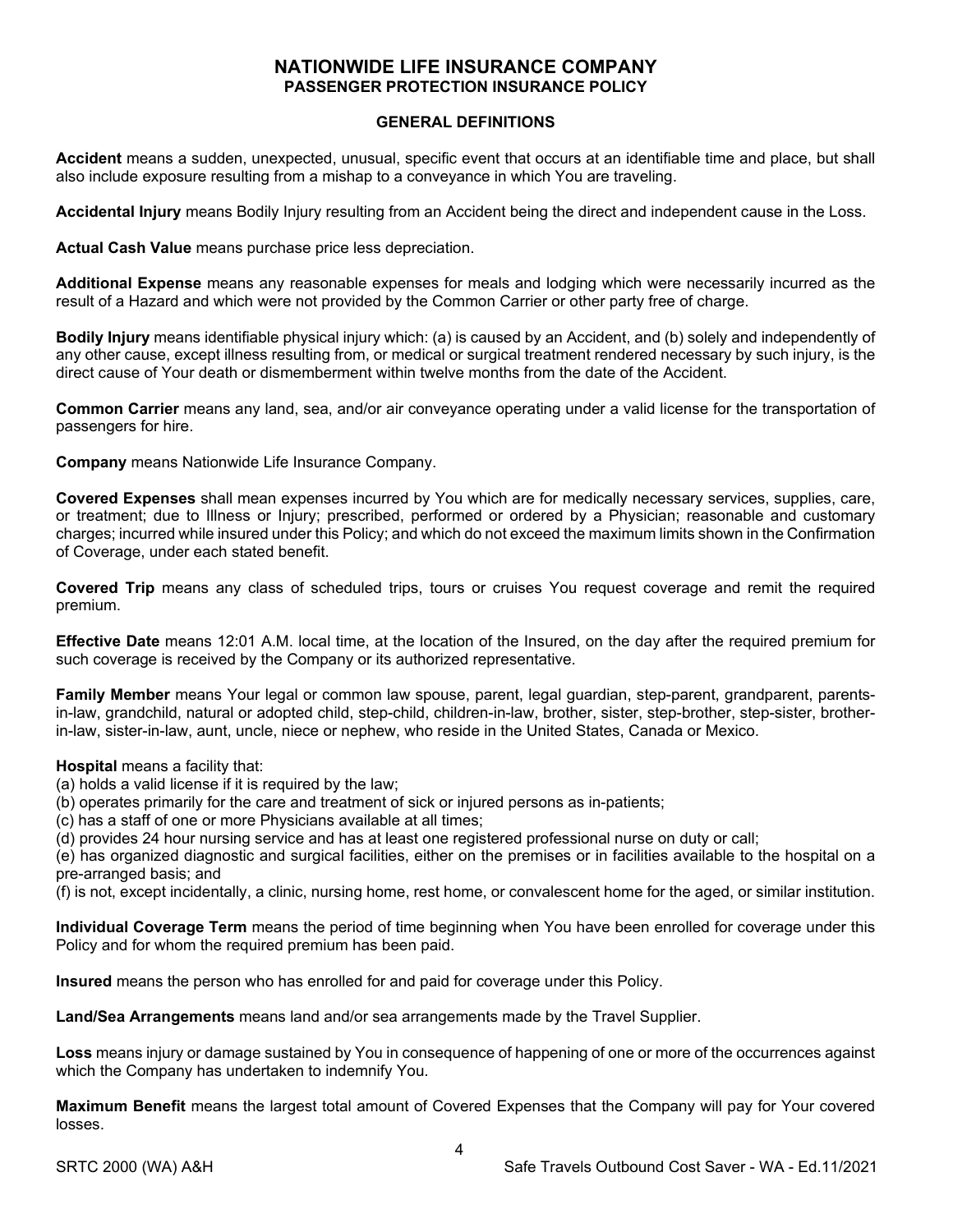**Physician** means a licensed practitioner of medical, surgical or dental services acting within the scope of Your license. The treating Physician may not be You, a Traveling Companion or a Family Member.

**Pre-Existing Condition** means any injury, sickness or condition of Yours, for which within the six (6) month period prior to the effective date under this Policy (a) first manifested itself or exhibited symptoms which would have caused one to seek diagnosis, care or treatment; (b) required taking prescribed drugs or medicine, unless the condition for which the prescribed drug or medicine is taken remains controlled without any change in the required prescription; or (c) required medical treatment or treatment was recommended by a Physician.

**Scheduled Departure Date** means the date on which You are originally scheduled to leave on the Trip.

**Scheduled Return Date** means the date on which You are originally scheduled to return to the point of origin or to a different final destination.

**Sickness** means an illness or disease which is diagnosed or treated by a Physician after the effective date of insurance and while You are covered under this Policy.

**Travel Supplier** means airline, tour operator, cruise line, hotel or other organization that has made the Land and/or Sea arrangements or other travel plans for the Insured.

**Trip** means the date of travel shown on Your Confirmation of Coverage for which You purchased this plan.

You or Your refers to all persons listed on the Confirmation of Coverage under the program purchased by the Insured.

#### **GENERAL PROVISIONS**

The following provisions apply to all coverages:

#### **WHEN YOUR COVERAGE BEGINS -** Provided

- (a) coverage has been elected; and
- (b) the required premium has been paid,

All coverage will begin at 12:01 A.M. local time, at the location of the Insured, on the Scheduled Departure Date.

**WHEN YOUR COVERAGE ENDS –** Your coverage will end at 11:59 local time on the date that is the earliest of the following:

(a) the date this Policy is terminated, unless You purchased insurance prior to the date of termination. If insurance was purchased prior to the date of termination, insurance will continue to the end of the Individual Coverage Term; (b) the Scheduled Return Date as stated on the travel tickets;

(c) the date You return to Your origination point if prior to the Scheduled Return Date;

(d) six (6) months after the Effective Date.

In no event will coverage be extended for unscheduled extensions to Your Covered Trip for which premium has not been paid in advance.

**LEGAL ACTIONS -** No legal action for a claim can be brought against the Company until sixty (60) days after the Company receives proof of loss. No legal action for a claim can be brought against the Company more than two (2) years after the time required for giving proof of loss.

**CONTROLLING LAW -** Any part of this Policy that conflicts with the state law where this Policy is issued is changed to meet the minimum requirements of that law.

**SUBROGATION -** To the extent the Company pays for a loss suffered by You, the Company will take over the rights and remedies You had relating to the loss. This is known as subrogation. You must help the Company to preserve its rights against those responsible for the loss. This may involve signing any papers and taking any other steps the Company may reasonably require. If the Company takes over Your rights, You must sign an appropriate subrogation form supplied by the Company.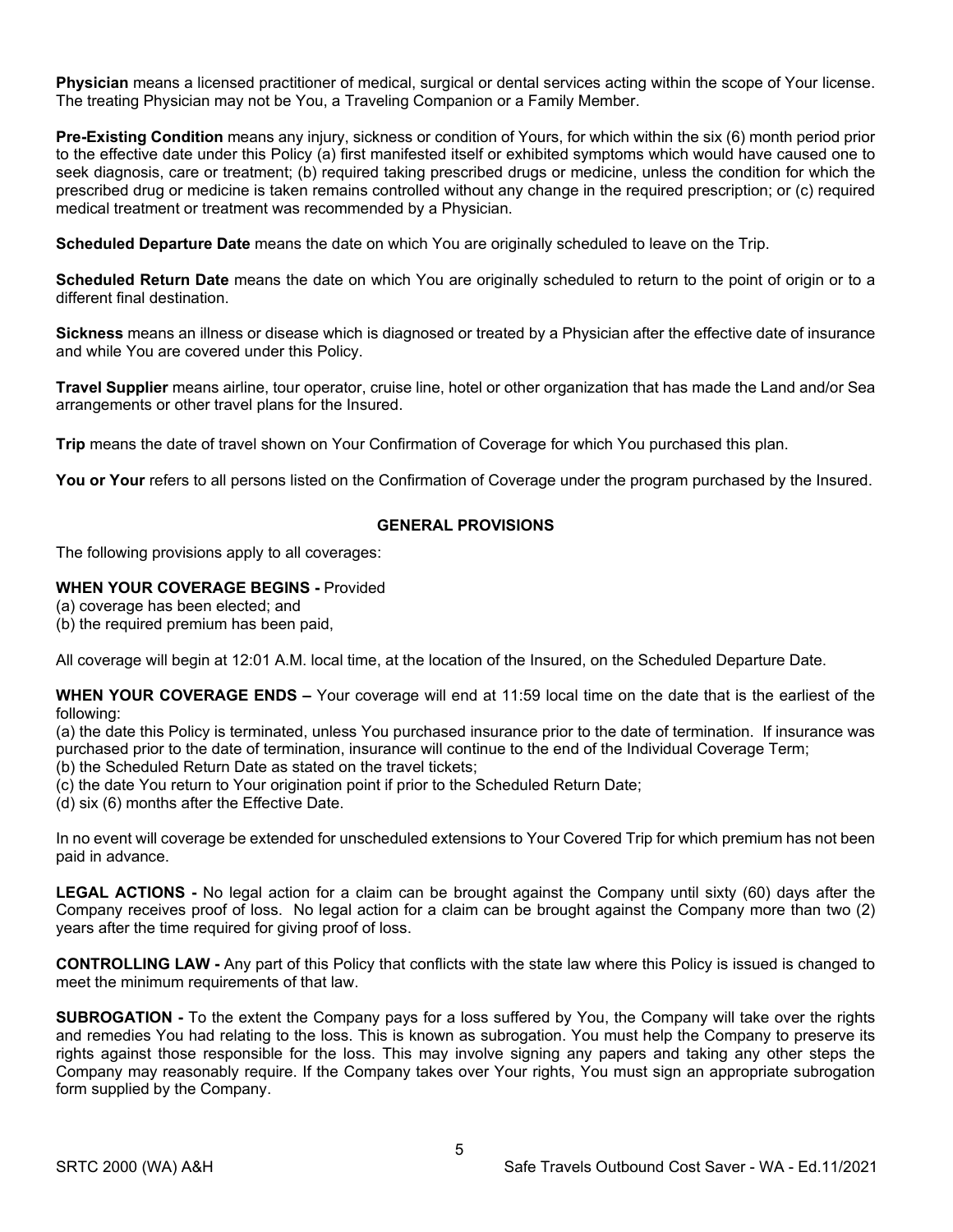#### **The following provisions will apply to Accidental Death & Dismemberment, Sickness Medical Expense and Accident Medical Expense:**

**PAYMENT OF CLAIMS -** The Company, or its designated representative, will pay a claim after receipt of acceptable proof of loss. Benefits for loss of life are payable to Your beneficiary. If a beneficiary is not otherwise designated by You, benefits for loss of life will be paid to the first of the following surviving preference beneficiaries:

- a) Your spouse:
- b) Your child or children jointly:
- c) Your parents jointly if both are living or the surviving parent if only one survives:
- d) Your brothers and sisters jointly: or
- e) Your estate.

All other claims will be paid to You. In the event You are a minor, incompetent or otherwise unable to give a valid release for the claim, the Company may make arrangement to pay claims to Your legal guardian, committee or other qualified representative.

All or a portion of all other benefits provided by this Policy may, at the option of the Company, be paid directly to the provider of the service(s). All benefits not paid to the provider will be paid to You.

Any payment made in good faith will discharge the Company's liability to the extent of the claim.

**NOTICE OF CLAIM -** Written notice of claim must be given by the claimant (either You or someone acting for You) to the Company or its designated representative within twenty (20) days after a covered loss first begins or as soon as reasonably possible. Notice should include Your name, the Travel Supplier's name and this Policy number. Notice should be sent to the Company's administrative office, at the address shown on the cover page of this Policy, or to the Company's designated representative.

**PROOF OF LOSS -** The Claimant must send the Company, or its designated representative, proof of loss within ninety (90) days after a covered loss occurs or as soon as reasonably possible.

**PHYSICAL EXAMINATION AND AUTOPSY -** The Company, or its designated representative, at their own expense, have the right to have You examined as often as reasonable necessary while a claim is pending. The Company, or its designated representative, also has the right to have an autopsy made unless prohibited by law.

#### **ACCIDENTAL DEATH AND DISMEMBERMENT**

The Company will pay the percentage of the Principal Sum shown in the Table of Losses when You, as a result of an Accidental Injury occurring during the Covered Trip, sustain a loss shown in the Table below. The loss must occur within 365 days after the date of the Accident causing the loss.

The Principal Sum is shown on the Confirmation of Coverage. If more than one loss is sustained, as the result of an Accident, the amount payable shall be the largest amount of a sustained loss shown in the Table of Losses.

| <b>TABLE OF LOSSES</b>                   |                              |  |
|------------------------------------------|------------------------------|--|
| Loss of:                                 | Percentage of Principal Sum: |  |
| Life                                     | 100%                         |  |
| Both hands or both feet                  | 100%                         |  |
| Sight of both eyes                       | 100%                         |  |
| One hand and one foot                    | 100%                         |  |
| Either hand or foot and sight of one eye | 100%                         |  |
| Either hand or foot                      | 50%                          |  |
| Sight of one eye                         | 50%                          |  |

"Loss" with regard to:

1. hand or foot, means actual complete severance through and above the wrist or ankle joints; and

2. eye means an entire and irrecoverable loss of sight.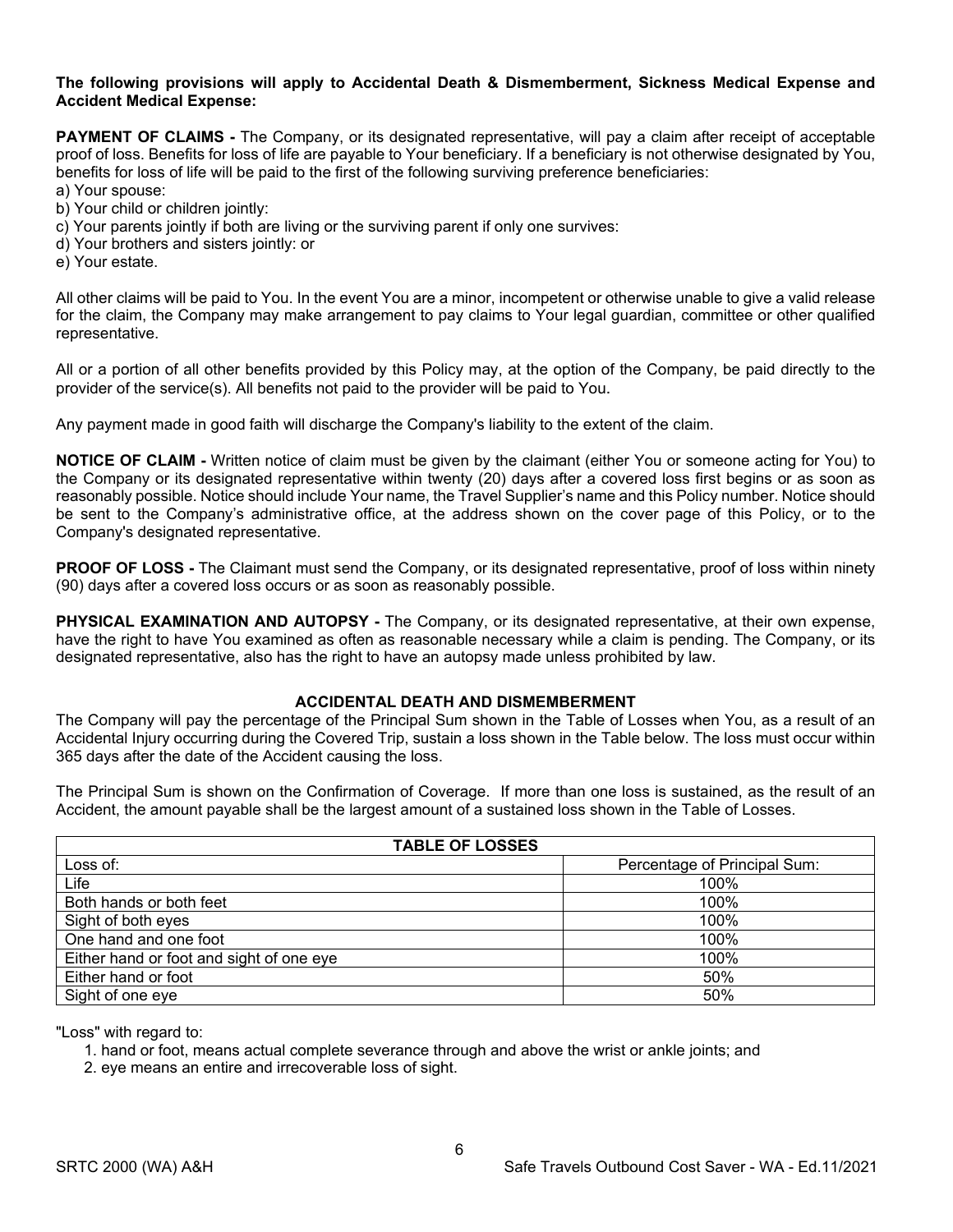#### EXPOSURE

The Company will pay benefits for covered losses that result from Your being unavoidably exposed to the elements due to an Accident. The loss must occur within 365 days after the event that caused the exposure.

#### DISAPPEARANCE

The Company will pay benefits for loss of life if Your body cannot be located one year after Your disappearance due to an Accident.

#### **SICKNESS MEDICAL EXPENSE**

The Company will pay benefits up to the maximum shown on the Confirmation of Coverage subject to any deductible, if You incur Covered Medical Expenses as a result of Treatment of a Sickness that first manifests itself during the Covered Trip.

Treatment means necessary medical treatment, including services and supplies, which must be performed during the Covered Trip due to the serious and acute nature of the Sickness.

Covered Medical Expenses are necessary services and supplies that are recommended by the attending Physician. They include but are not limited to:

- (a) the services of a Physician;
- (b) charges for Hospital confinement and use of operating rooms;
- (c) charge for anesthetics (including administration); x-ray examinations or treatments, and laboratory tests;
- (d) ambulance service;
- (e) drugs, medicines, prosthetics and therapeutic services and supplies;
- (f) emergency dental treatment for the relief of pain.

The Company will not pay benefits in excess of the reasonable and customary charges. Reasonable and customary charges mean charges commonly used by Physicians in the locality in which care is furnished. The Company will not cover any expenses provided by another party at no cost to You or already included within the cost of the Trip.

If You are hospitalized due to a Sickness which first occurred during the course of the scheduled Trip beyond the date of the Scheduled Return Date, coverage will be extended until You are released from the Hospital or until maximum benefits under this Policy have been paid.

#### **ACCIDENT MEDICAL EXPENSE**

The Company will pay benefits up to the maximum shown on the Confirmation of Coverage subject to any deductible, if You incur Covered Medical Expenses for Treatment of an Accidental Injury that occurs during the Covered Trip.

Treatment means necessary medical treatment, including services and supplies, which must be performed during the Covered Trip due to the serious and acute nature of the Accidental Injury.

Covered Medical Expenses are necessary services and supplies that are recommended by the attending Physician. They include, but are not limited to:

- (a) the services of a Physician;
- (b) charges for Hospital confinement and use of operating rooms;
- (c) charge for anesthetics (including administration); x-ray examinations or treatments, and laboratory tests;
- (d) ambulance service;
- (e) drugs, medicines, prosthetics and therapeutic services and supplies.

The Company will not pay benefits in excess of the reasonable and customary charges. Reasonable and customary charges means charges commonly used by Physicians in the locality in which care is furnished. The Company will not cover any expenses provided by another party at no cost to You or already included within the cost of the Trip.

The Company will pay benefits for emergency dental treatment for Accidental Injury to sound natural teeth.

If You are hospitalized due to an Accidental Injury which first occurred during the course of the scheduled Trip beyond the date of the Scheduled Return Date, coverage will be extended until You are released from the Hospital or until maximum benefits under this Policy have been paid.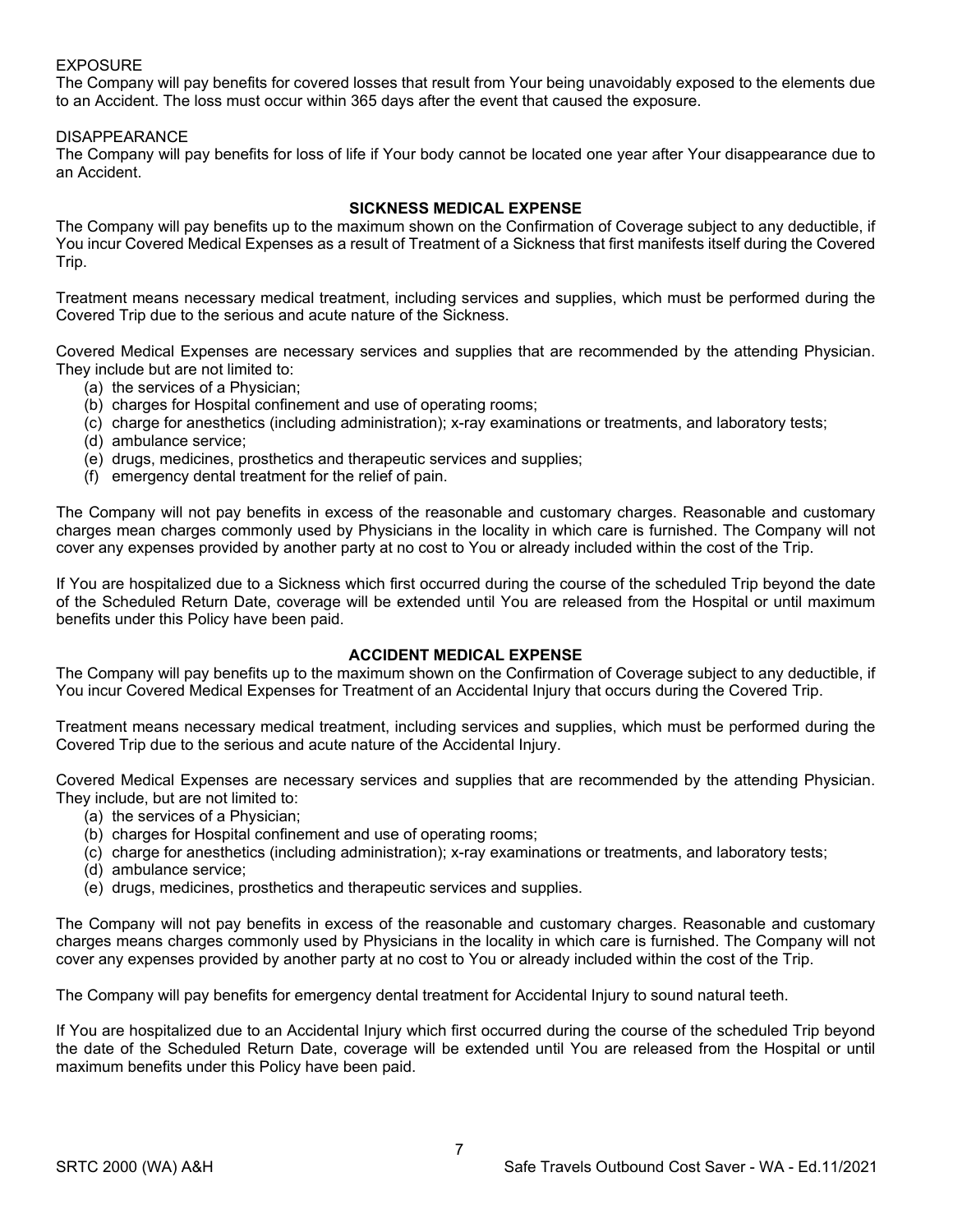# **LIMITATIONS AND EXCLUSIONS**

#### **The following exclusions apply to Accidental Death & Dismemberment, Sickness Medical Expense and Accident Medical Expense:**

#### **Loss caused by or resulting from:**

- 1. Pre-Existing Conditions, as defined in the Definitions section;
- 2. suicide, attempted suicide or any intentionally self-inflicted injury while sane or insane unless results in the death of a non-traveling immediate Family Member;
- 3. intentionally self-inflicted injuries;
- 4. war or act of war (whether declared or not);
- 5. participation in any military maneuver or training exercise;
- 6. piloting or learning to pilot or acting as a member of the crew of any aircraft;
- 7. mental or emotional disorders, unless hospitalized;
- 8. alcoholism or drug addiction;
- 9. commission or the attempt to commit a criminal act;
- 10. participating in bodily contact sports; skydiving; hang-gliding; parachuting; mountaineering; any race; bungee cord jumping; speed contest (speed contest shall not include any of the regatta races; scuba diving; spelunking or caving; heliskiing; extreme skiing;
- 11. dental treatment except as a result of an injury to sound natural teeth within twelve (12) months of the Accidental Injury;
- 12. any non-emergency treatment or surgery, routine physical examinations, hearing aids, eye glasses or contact lenses;
- 13. pregnancy and childbirth (except for complications of pregnancy);
- 14. curtailment or delayed return for other than covered reasons;
- 15. traveling for the purpose of securing medical treatment;
- 16. care or treatment that is not medically necessary;
- 17. care or treatment for which compensation is payable under Worker's Compensation Law, any Occupational Disease law; the 4800 Time Benefit plan or similar legislation;
- 18. care or treatment that is payable under any Insurance policy that does not require deductible and/or coinsurance payments by You;
- 19. Injury or Sickness when traveling against the advice of a Physician;
- 20. cosmetic surgery except for: reconstructive surgery incidental to or following surgery for trauma, or infection or other covered disease of the part of the body reconstructed, or to treat a congenital malformation of a child.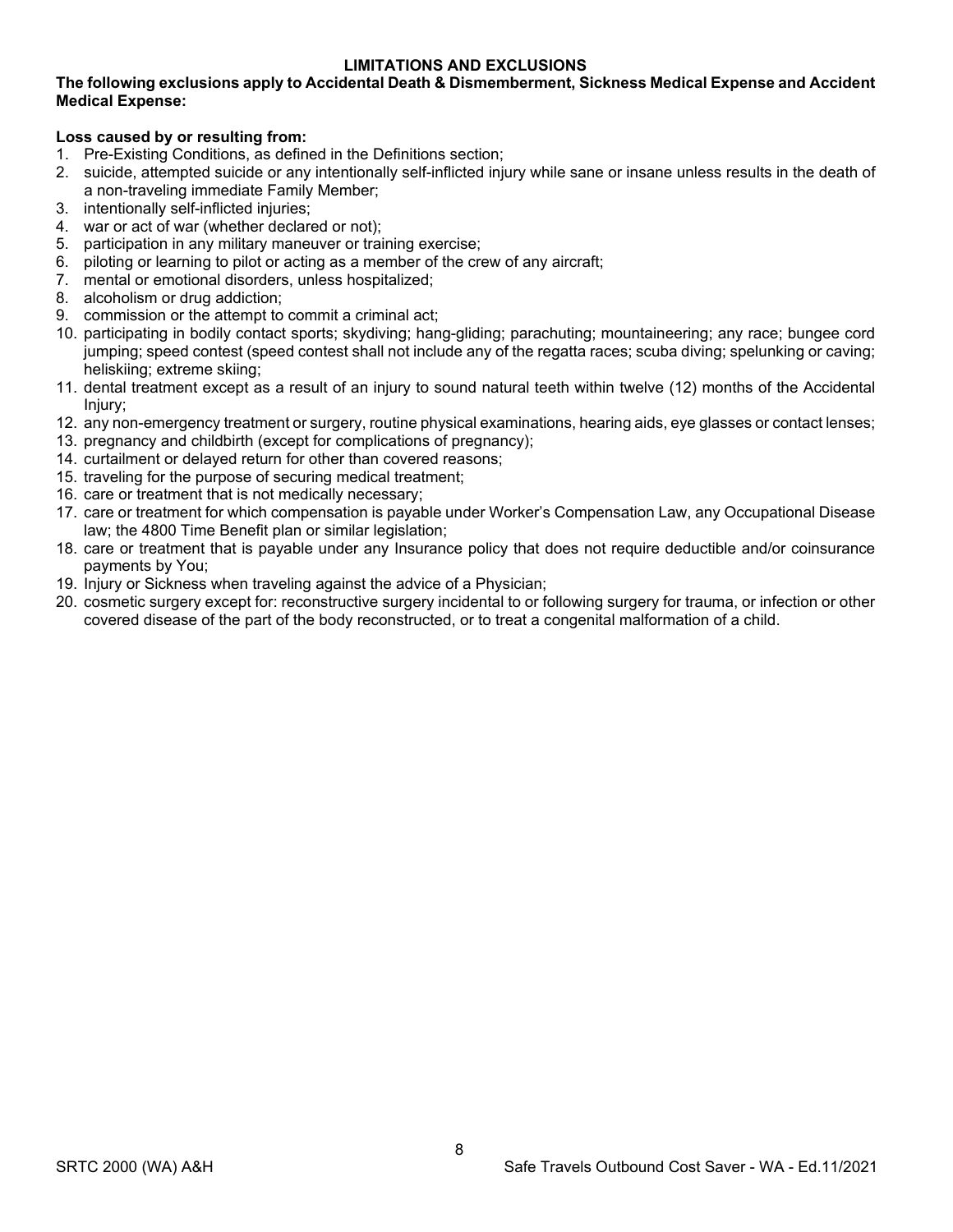

Nationwide Mutual Insurance Company One Nationwide Plaza Columbus, Ohio 43215

This Policy describes all of the travel insurance benefits, underwritten by Nationwide Mutual Insurance Company and herein referred to as the Company. Please refer to the accompanying Confirmation of Coverage as it provides You with specific information about the program You purchased. Please contact the Plan Administrator immediately if You believe that the Confirmation of Coverage is incorrect.

This Policy is issued in consideration of the enrollment form and payment of any premium due. All statements in the enrollment forms are representations and not warranties. Only statements contained in a written enrollment form will be used to void insurance, reduce benefits or defend a claim.

NO DIVIDENDS WILL BE PAYABLE UNDER THIS POLICY.

The President and Secretary of Nationwide Mutual Insurance Company witness this Policy.

Jen!

*Secretary President*

# **TRAVEL PROTECTION POLICY**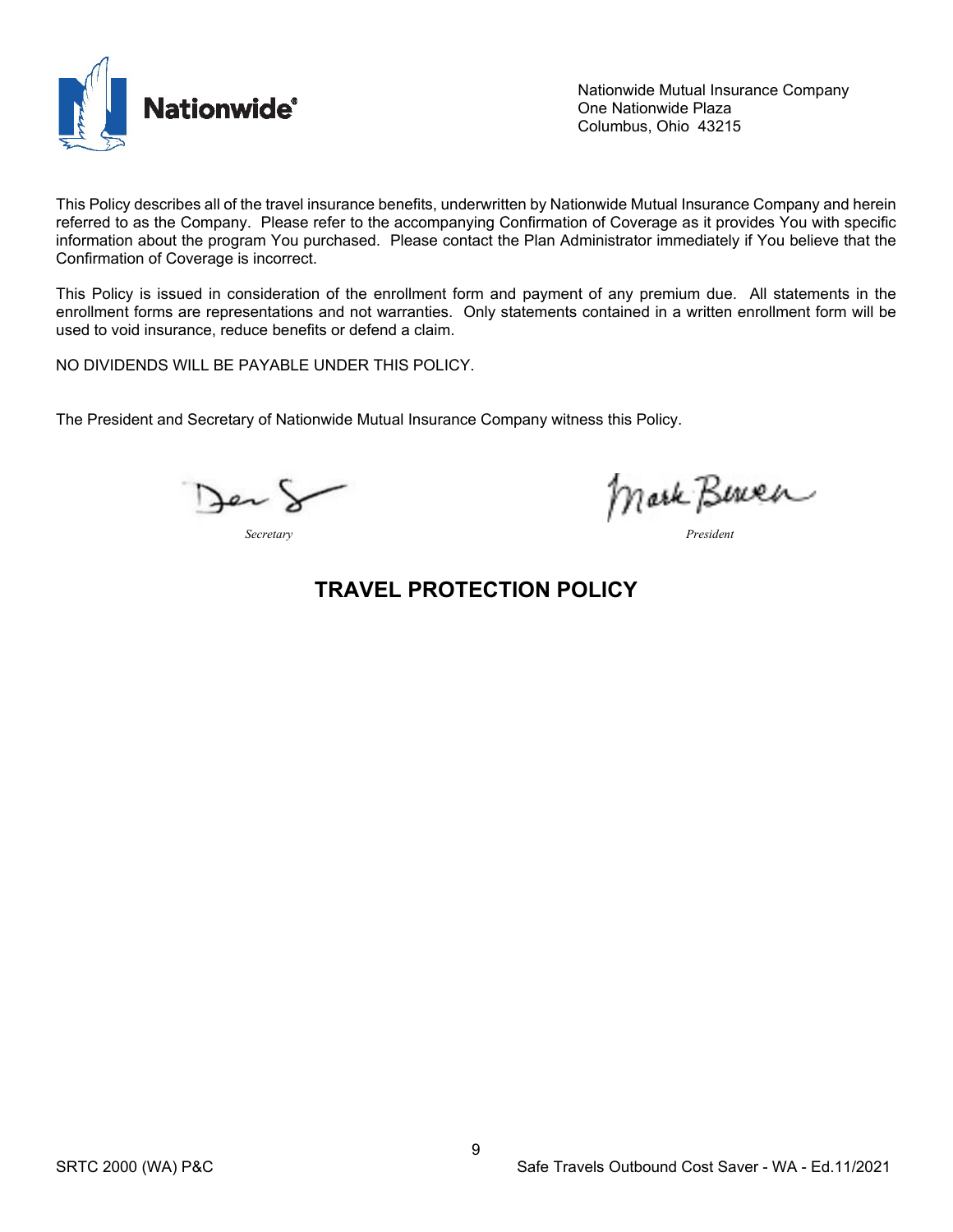#### **GENERAL DEFINITIONS**

# **GENERAL PROVISIONS**

### **COVERAGES:**

Trip Interruption Trip Delay Emergency Evacuation Repatriation of Remains Baggage/Personal Effects Baggage Delay

# **LIMITATIONS AND EXCLUSIONS**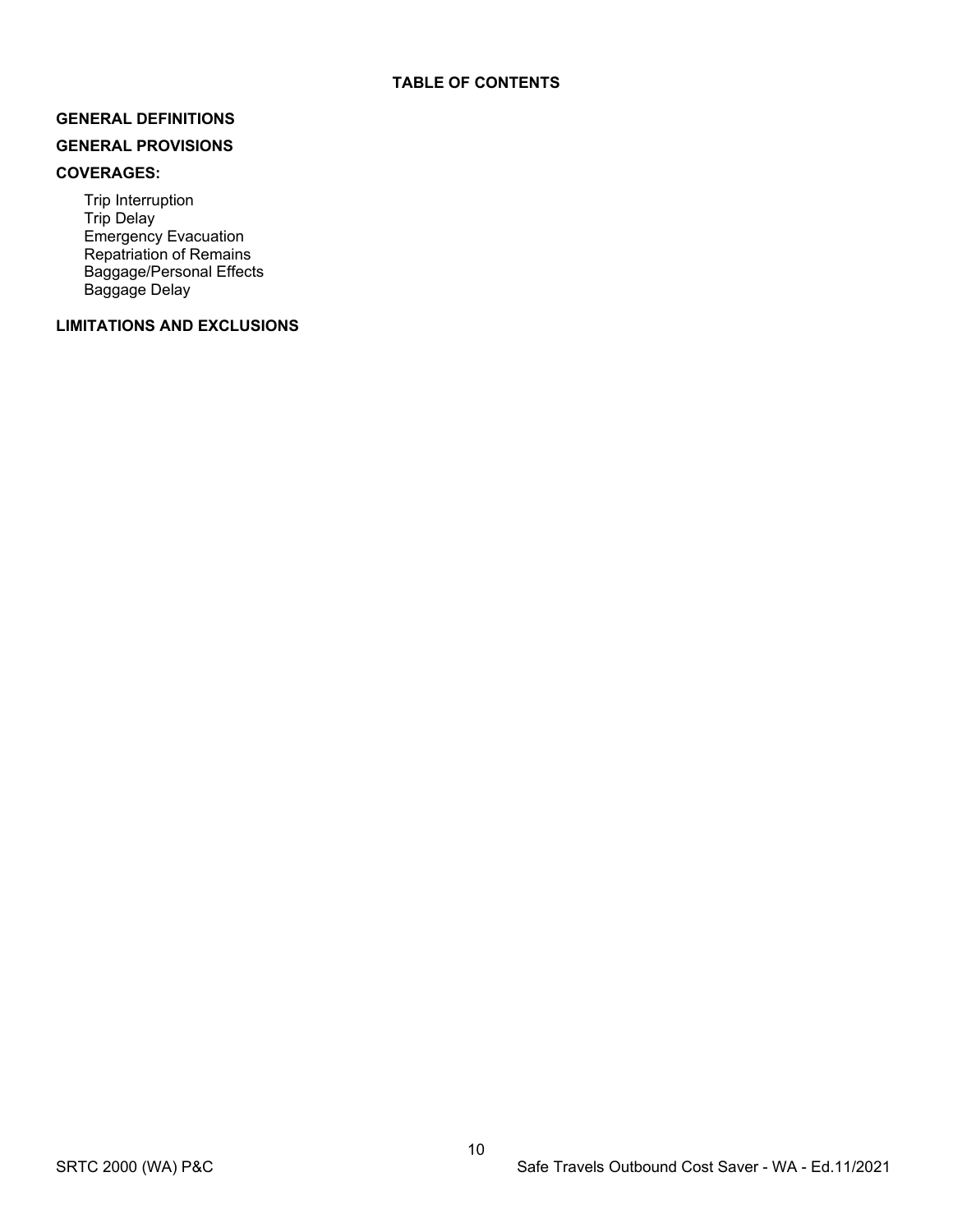# **NATIONWIDE MUTUAL INSURANCE COMPANY PASSENGER PROTECTION INSURANCE POLICY**

#### **GENERAL DEFINITIONS**

#### **Only the definitions that apply are included:**

**Accident** means a sudden, unexpected, unusual, specific event that occurs at an identifiable time and place, but shall also include exposure resulting from a mishap to a conveyance in which You are traveling.

**Accidental Injury** means Bodily Injury caused by an accident (of external origin) being the direct and independent cause in the loss.

**Actual Cash Value** means purchase price less depreciation.

**Additional Expense** means any reasonable expenses for meals and lodging which were necessarily incurred as the result of a Hazard and which were not provided by the Common Carrier or other party free of charge.

**Bankruptcy** means the filing of a petition for voluntary or involuntary bankruptcy in a court of competent jurisdiction under Chapter 7 or Chapter 11 of the United States Bankruptcy Code 11 L.S.C. Subsection 101 et seq.

**Bodily Injury** means identifiable physical injury which: (a) is caused by an Accident, and (b) solely and independently of any other cause, except illness resulting from, or medical or surgical treatment rendered necessary by such injury, is the direct cause of Your death or dismemberment within twelve months from the date of the Accident.

**Business Partner** means an individual who: (a) is involved in a legal partnership; and (b) is actively involved in the day-today management of the business.

**Checked Baggage** means a piece of baggage for which a claim check has been issued to You by a Common Carrier.

**Common Carrier** means any land, and/or sea, and/or air conveyance operating under a valid license for the transportation of passengers for hire.

**Company** means Nationwide Mutual Insurance Company.

**Covered Trip** means any class of scheduled trips, tours or cruises You request coverage and remit the required premium.

**Cruise** means any prepaid sea arrangements made by the Travel Supplier.

**Default** means a material failure or inability to provide contracted services due to financial insolvency.

**Dependent Child(ren)** means Your child (or children), including an unmarried child, stepchild, legally adopted child or foster child who is: (1) less than age 19 and primarily dependent on the Insured for support and maintenance; or (2) who is at least age 19 but less than age 23 and who regularly attends an institution of learning an accredited school or college; and who is primarily dependent on the Insured for support and maintenance.

**Dependent** means Your lawful spouse and/or unmarried children under 19 years of age.

**Economy Fare** means the lowest published rate for a one-way round trip economy ticket.

**Effective Date** means 12:01 A.M. local time, at the location of the Insured, on the day after the required premium for such coverage is received by the Company or its authorized representative.

**Family Member** means Your or Traveling Companion's legal or common law spouse, parent, legal guardian, step-parent, grandparent, parents-in-law, grandchild, natural or adopted child, step-child, children-in-law, brother, sister, step-brother, step-sister, brother-in-law, sister-in-law, aunt, uncle, niece or nephew, who reside in the United States, Canada or Mexico.

#### **Hazard** means:

a) Any delay of a Common Carrier (including Inclement Weather); and/or

b) Any delay by a traffic accident en route to a departure, in which You are not directly involved and/or;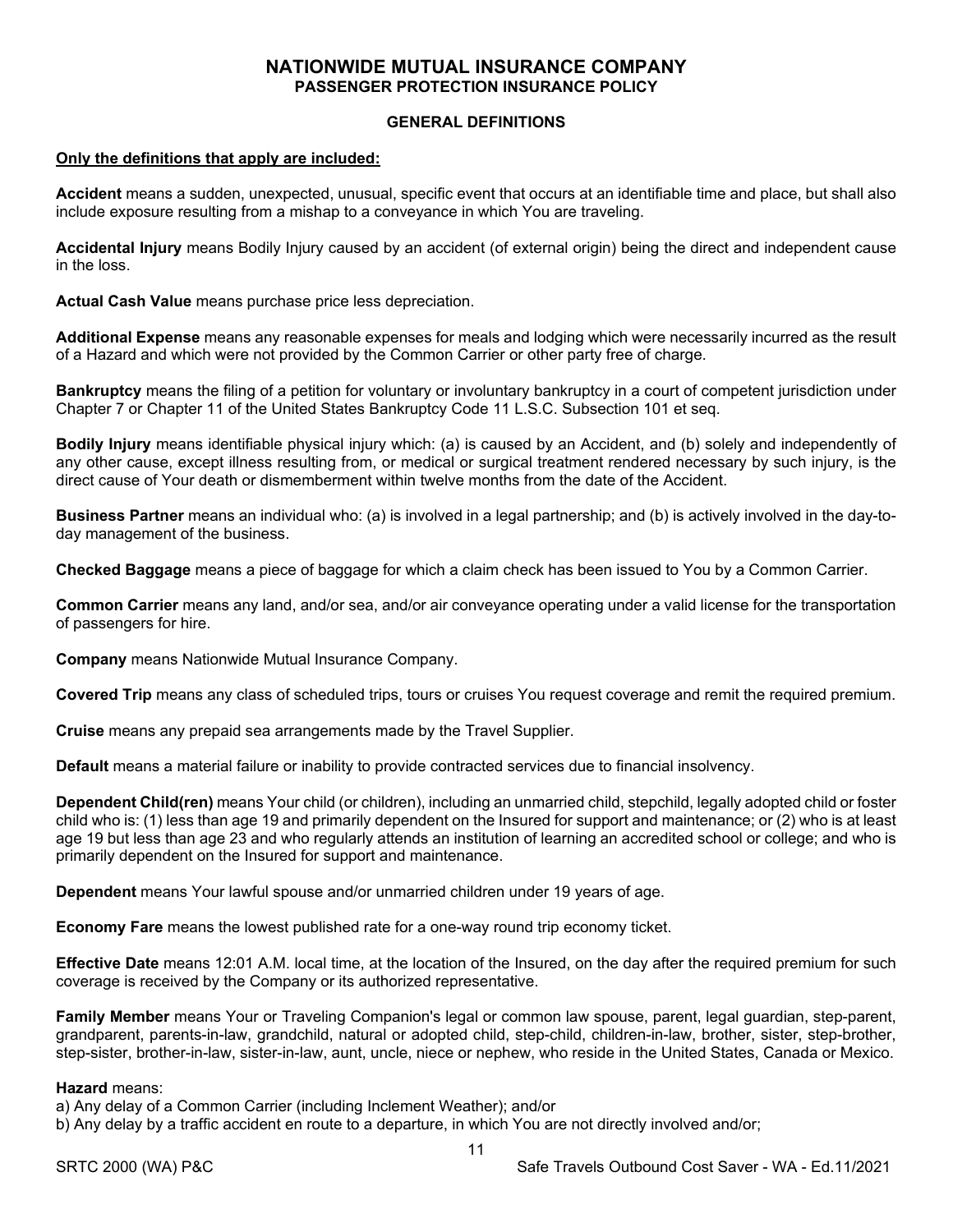c) Any delay due to lost or stolen passports, travel documents or money, quarantine, hijacking, unannounced strike, natural disaster, civil commotion or riot; and/or

d) A closed roadway causing cessation of travel to the Travel Supplier destination of the Covered Trip (substantiated by the department of transportation, state police, etc.

**Home Country** means the country where You have Your true, fixed and permanent home and principal establishment.

#### **Hospital** means a facility that:

(a) holds a valid license if it is required by the law;

(b) operates primarily for the care and treatment of sick or injured persons as in-patients;

(c) has a staff of one or more Physicians available at all times;

(d) provides 24 hour nursing service and has at least one registered professional nurse on duty or call;

(e) has organized diagnostic and surgical facilities, either on the premises or in facilities available to the hospital on a prearranged basis; and

(f) is not, except incidentally, a clinic, nursing home, rest home, or convalescent home for the aged, or similar institution.

**Host at Destination** means a person with whom You are sharing pre-arranged overnight accommodations at the host's usual principal place of residence.

**Inclement Weather** means any severe weather condition that delays the scheduled arrival or departure of a Common **Carrier** 

**Individual Coverage Term** means the period of time beginning when You have been enrolled for coverage under this Policy and for whom the required premium has been paid.

**Insured** means the person who has enrolled for and paid for coverage under this Policy.

**Land/Sea Arrangements** means land and/or sea arrangements made by the Travel Supplier.

**Loss** means injury or damage sustained by You in consequence of happening of one or more of the occurrences against which the Company has undertaken to indemnify You.

**Maximum Benefit** means the largest total amount of Covered Expenses that the Company will pay for Your covered losses as shown in the Confirmation of Coverage.

**Physician** means a licensed practitioner of medical, surgical or dental services acting within the scope of Your license. The treating Physician may not be You, a Traveling Companion or a Family Member.

**Pre-Existing Condition** means any injury, sickness or condition of Yours, for which within the six (6) month period prior to the effective date of coverage under this Policy (a) first manifested itself or exhibited symptoms which would have caused one to seek diagnosis, care or treatment; (b) required taking prescribed drugs or medicine, unless the condition for which the prescribed drug or medicine is taken remains controlled without any change in the required prescription; or (c) required medical treatment or treatment was recommended by a Physician.

**Scheduled Departure Date** means the date on which You are originally scheduled to leave on the Trip.

**Scheduled Return Date** means the date on which You are originally scheduled to return to the point of origin, or to a different final destination.

**Sickness** means an illness or disease which is diagnosed or treated by a Physician after the effective date of insurance and while You are covered under this Policy.

**Strike** means any unannounced labor disagreement that interferes with the normal departure and arrival of a Common **Carrier** 

**Terrorist Attack** means an incident deemed an act of terrorism by the U.S. Department of State.

**Terrorist Incident** means an incident deemed a terrorist act by the United States Government that causes property damage and or loss of life.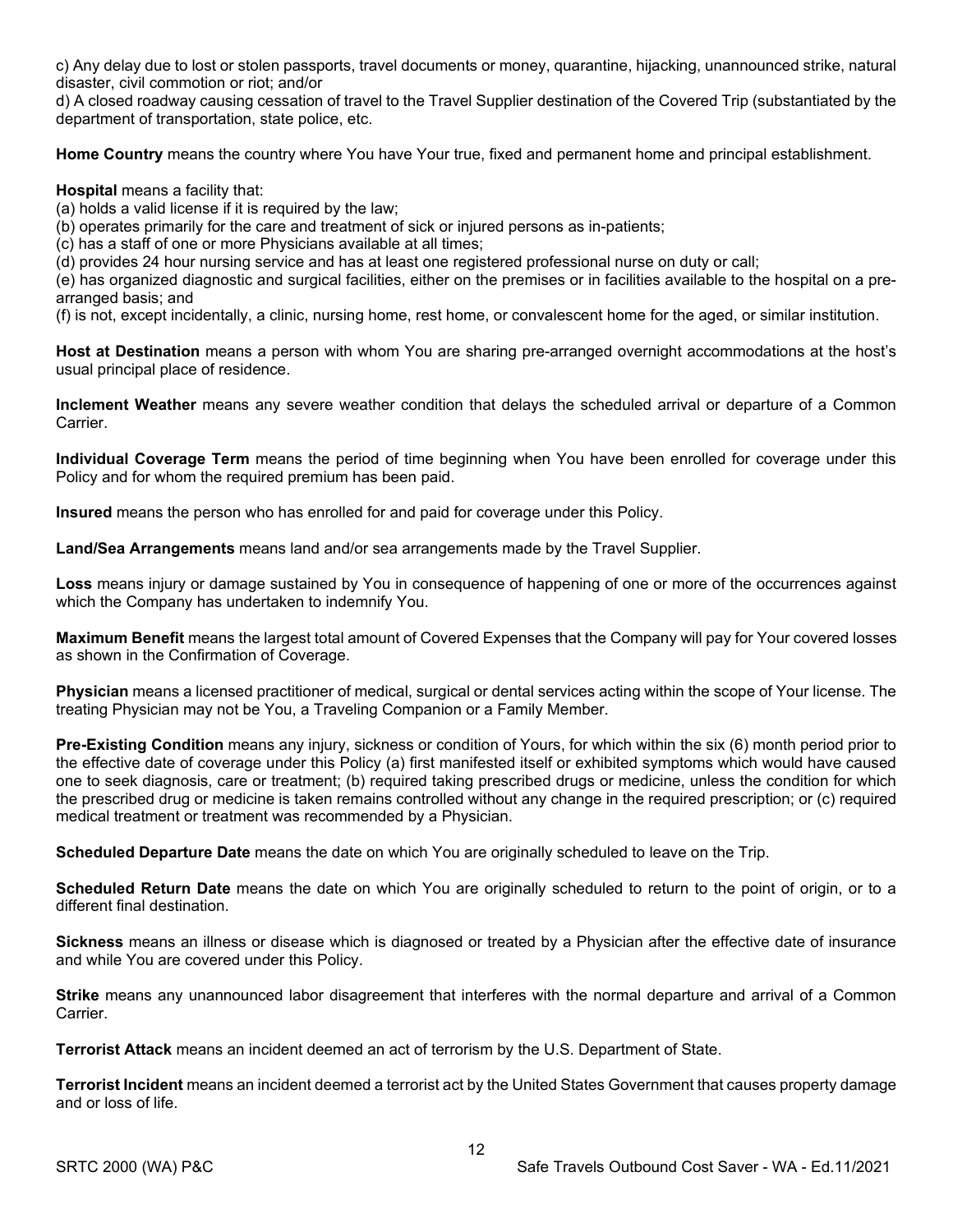**Travel Supplier** means airline, tour operator, cruise line, hotel or other organization that has made the Land and/or Sea arrangements or other travel plans for the Insured.

**Trip** means a trip or class of trips outside Your Home Country as described on the Confirmation of Coverage.

You or Your refers to all persons listed on the Confirmation of Coverage under the program purchased by the Insured.

### **GENERAL PROVISIONS**

The following provisions apply to all coverages:

#### **WHEN YOUR COVERAGE BEGINS -** Provided

(a) coverage has been elected; and

(b) the required premium has been paid,

All coverage will begin on the later of the Effective Date, or upon Your departure from Your Home Country.

**WHEN YOUR COVERAGE ENDS –** Your coverage will end at 11:59 local time on the date that is the earliest of the following: (a) the date this Policy is terminated, unless You purchased insurance prior to the date of termination. If insurance was purchased prior to the date of termination, insurance will continue to the end of the Individual Coverage Term; (b) the Scheduled Return Date as stated on the travel tickets;

- (c) the date You return to Your origination point if prior to the Scheduled Return Date;
- (d) upon Your return to Your Home Country;
- (e) six (6) month after the Effective Date.

In no event will coverage be extended for unscheduled extensions to Your Covered Trip for which premium has not been paid in advance.

**ARBITRATION -** Notwithstanding anything in this Policy to the contrary, any claim arising out of or relating to this contract, or its breach, will be settled by arbitration administered by the American Arbitration Association in accordance with its Commercial rules except to the extent provided otherwise in this clause. Judgment upon the award rendered in such arbitration may be entered in any court having jurisdiction thereof. All fees and expenses of the arbitration shall be borne by the parties equally.

However, each party will bear the expense of its own counsel, experts, witnesses, and preparation and presentation of proofs. The arbitrators are precluded from awarding punitive, treble or exemplary damages, however so denominated. If more than one Insured is involved in the same dispute arising out of the same Group Policy and relating to the same loss or claim, all such Insureds will constitute and act as one party for the purposes of the arbitration. Nothing in this clause will be construed to impair the rights of the Insureds to assert several, rather than joint, claims or defenses.

**LEGAL ACTIONS -** No legal action for a claim can be brought against the Company until sixty (60) days after the Company receives proof of loss. No legal action for a claim can be brought against the Company more than two (2) years after the time required for giving proof of loss.

**CONTROLLING LAW -** Any part of this Policy that conflicts with the state law where this Policy is issued is changed to meet the minimum requirements of that law.

**SUBROGATION -** To the extent the Company pays for a loss suffered by You, the Company will take over the rights and remedies You had relating to the loss. This is known as subrogation. You must help the Company to preserve its rights against those responsible for the loss. This may involve signing any papers and taking any other steps the Company may reasonably require. If the Company takes over Your rights, You must sign an appropriate subrogation form supplied by the Company.

#### **The following provisions will apply to Trip Interruption, Trip Delay, Emergency Evacuation and Repatriation of Remains:**

**PAYMENT OF CLAIMS** - The Company, or its designated representative, will pay a claim after receipt of acceptable proof of loss. Benefits for loss of life are payable to Your beneficiary. If a beneficiary is not otherwise designated by You, benefits for loss of life will be paid to the first of the following surviving preference beneficiaries: a) Your spouse: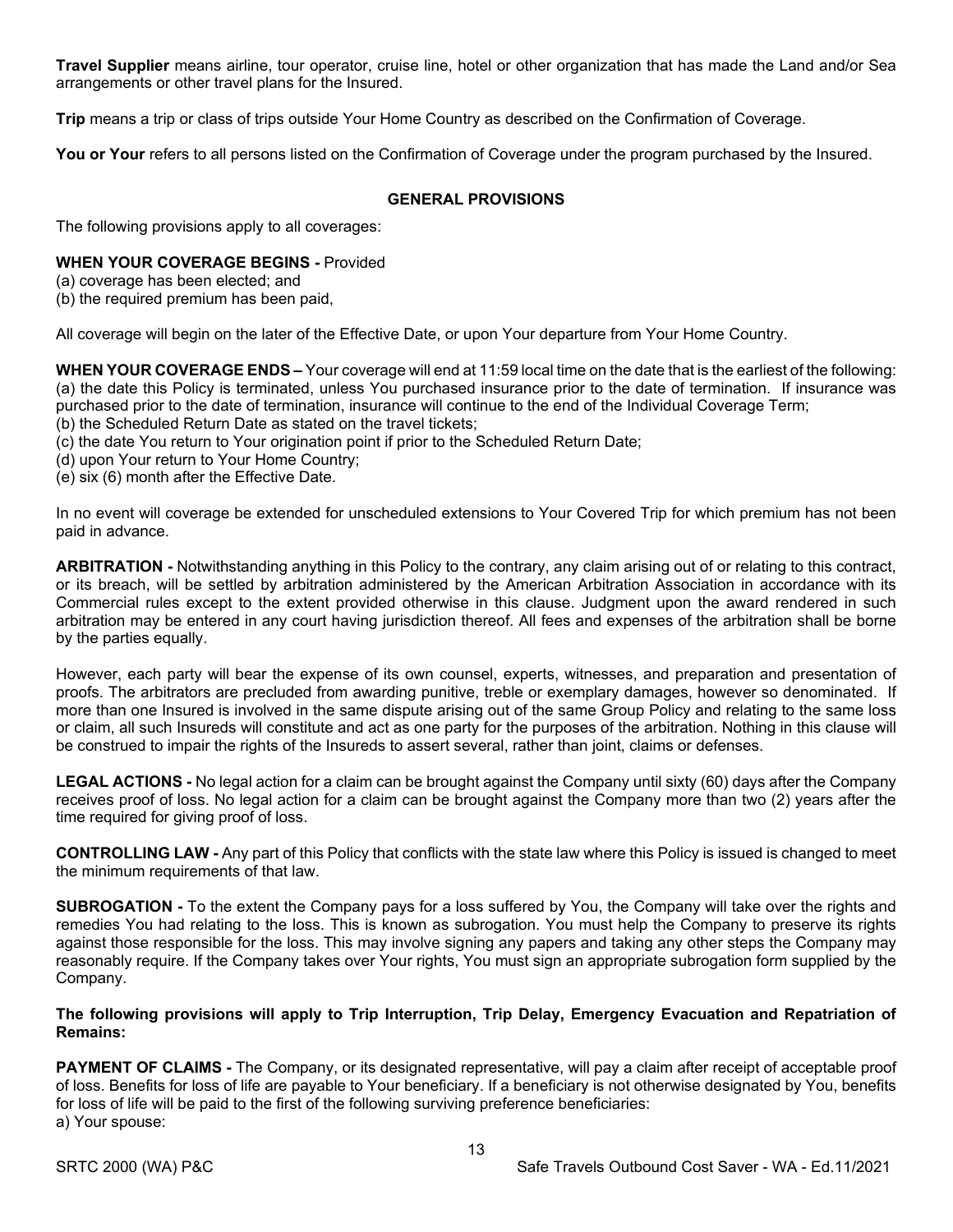b) Your child or children jointly:

c) Your parents jointly if both are living or the surviving parent if only one survives:

d) Your brothers and sisters jointly: or

e) Your estate.

All other claims will be paid to You. In the event You are a minor, incompetent or otherwise unable to give a valid release for the claim, the Company may make arrangement to pay claims to Your legal guardian, committee or other qualified representative.

All or a portion of all other benefits provided by this Policy may, at the option of the Company, be paid directly to the provider of the service(s). All benefits not paid to the provider will be paid to You.

Any payment made in good faith will discharge the Company's liability to the extent of the claim.

**NOTICE OF CLAIM -** Written notice of claim must be given by the claimant (either You or someone acting for You) to the Company or its designated representative within twenty (20) days after a covered loss first begins or as soon as reasonably possible. Notice should include Your name, the Travel Supplier's name and this Policy number. Notice should be sent to the Company's administrative office, at the address shown on the cover page of this Policy, or to the Company's designated representative.

**PROOF OF LOSS -** The Claimant must send the Company, or its designated representative, proof of loss within ninety (90) days after a covered loss occurs or as soon as reasonably possible.

**PHYSICAL EXAMINATION AND AUTOPSY -** The Company, or its designated representative, at their own expense, have the right to have You examined as often as reasonable necessary while a claim is pending. The Company, or its designated representative, also has the right to have an autopsy made unless prohibited by law.

# **The following provisions apply to Baggage/Personal Effects and Baggage Delay coverages:**

**NOTICE OF LOSS -** If Your property covered under this Policy is lost, stolen or damaged, You must:

- (a) notify the Company, or its authorized representative as soon as possible;
- (b) take immediate steps to protect, save and/or recover the covered property:
- (c) give immediate notice to the carrier or bailee who is or may be liable for the loss or damage;
- (d) notify the police or other authority in the case of robbery or theft within twenty-four (24) hours.

**PROOF OF LOSS -** You must furnish the Company, or its designated representative, with proof of loss. This must be a detailed sworn statement. It must be filed with the Company, or its designated representative within ninety (90) days from the date of loss. Failure to comply with these conditions shall invalidate any claims under this Policy.

**SETTLEMENT OF LOSS -** Claims for damage and/or destruction shall be paid after acceptable proof of the damage and/or destruction is presented to the Company and the Company has determined the claim is covered. Claims for lost property will be paid after the lapse of a reasonable time if the property has not been recovered. You must present acceptable proof of loss and the value involved to the Company.

**VALUATION -** The Company will not pay more than the actual cash value of the property at the time of loss. Damage will be estimated according to actual cash value as determined by the Company. At no time will payment exceed what it would cost to repair or replace the property with material of like kind and quality.

**DISAGREEMENT OVER SIZE OF LOSS:** If there is a disagreement about the amount of the loss either You or the Company can make a written demand for an appraisal. After the demand, You and the Company will each select Your own competent appraiser. After examining the facts, each of the two appraisers will give an opinion on the amount of the loss. If they do not agree, they will select an arbitrator. Any figure agreed to by 2 of the 3 (the appraisers and the arbitrator) will be binding. The appraiser selected by You is paid by You. The Company will pay the appraiser they choose. You will share equally with the Company the cost for the arbitrator and the appraisal process.

#### **TRIP INTERRUPTION**

The Company will pay a benefit, up to the maximum shown on the Confirmation of Coverage, if You are unable to continue on Your Covered Trip due to:

(a) Sickness, Accidental Injury or death of You which results in medically imposed restrictions as certified by a Physician at the time of loss preventing Your continued participation in the Trip.

(b) You being hijacked, quarantined, required to serve on a jury, subpoenaed, the victim of felonious assault within 10 days of departure; or having Your principal place of residence made uninhabitable by fire, flood or other natural disaster;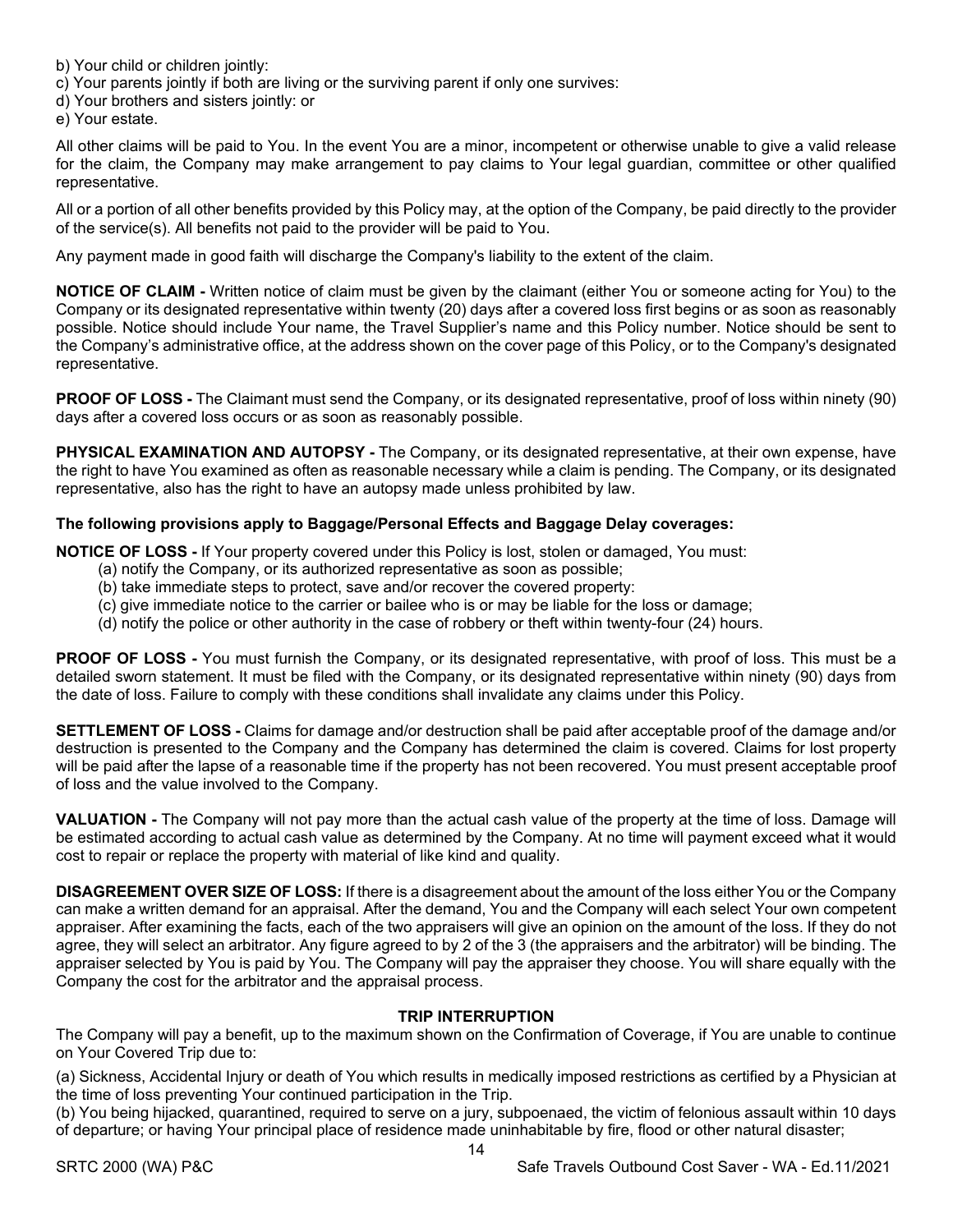(c) burglary of Your principal place of residence within 10 days of departure;

(d) You being directly involved in a traffic accident substantiated by a police report, while en route to departure;

(e) A transfer of the Insured by the employer with whom the Insured is employed on their Effective Date which requires Your principal residence to be relocated;

(f) The death, or hospitalization of Your Host at Destination;

(g) A Terrorist Incident that occurs in a city listed on Your Trip itinerary during Your scheduled Trip. Benefits are not provided if the Travel Supplier offers a substitute itinerary. Your Scheduled Departure Date must be no more than 15 months beyond Your Effective Date.

(h) Terrorism in a country which is part of the Trip which causes the United States Department of State to issue a travel warning that the Insured should not travel within that country for a period of time that would include the Trip;

(i) If within 45 days of Your departure, a politically motivated Terrorist Attack occurs within a 50 mile radius of the territorial city limits of the foreign city to be visited by the program for which You have registered and if the United States government issues a travel advisory indicating that Americans should not travel to a city named on the itinerary;

(j) Your Traveling Companion or Family Member, who are military personnel, and are called to emergency duty for a natural disaster other than war;

(k) Bankruptcy and/or Default of the Travel Supplier which occurs more than 10 days following Your Effective Date. Coverage is not provided for the Bankruptcy or Default of the agency from whom the Insured purchased their Land/Sea Arrangements. Your Scheduled Departure Date must be no more than 15 months beyond Your Effective Date. Benefits will be paid due to Bankruptcy or Default of an airline only if no alternate transportation is available. If alternate transportation is available, benefits will be limited to the change fee charged to allow the Insured to transfer to another airline in order to get to Your intended destination.

(l) An Insured is terminated or laid off from employment subject to five years of continuous employment at the place of employment where terminated.

(m) Natural disaster at the site of Your destination that renders the destination accommodations uninhabitable limited to the cost of the airfare of Your Covered Trip.

# **The Company will pay for the following:**

a) unused, non-refundable land or sea expenses prepaid to the Travel Suppliers;

b) the airfare paid less the value of applied credit from an unused return travel ticket, to return home or rejoin the original Land/Sea Arrangements (limited to the cost of one-way economy airfare or similar quality as originally issued ticket by scheduled carrier, from the point of destination to the point of origin shown on the original travel tickets;

c) unused, non-refundable tuition expenses;

d) unused portion of the confirmed Exchange.

The Company will pay for reasonable additional accommodation and transportation expenses incurred by Insured (up to \$100 a day) if a Traveling Companion must remain hospitalized or if You must extend the Trip with additional hotel nights due to a Physician certifying that You cannot fly home due to an Accident or a Sickness but does not require hospitalization.

In no event shall the amount reimbursed exceed the amount You prepaid for the Covered Trip the maximum benefit shown on the Confirmation of Coverage.

#### **TRIP DELAY**

The Company will reimburse You for Covered Expenses on a one-time basis, up to the maximum shown in the Confirmation of Coverage, if You are delayed en route to or from the Covered Trip for twelve (12) or more hours due to a defined Hazard.

#### **Covered Expenses include:**

(a) Any prepaid, unused, non-refundable land and water accommodations;

(b) Any reasonable additional expenses incurred;

(c) An Economy Fare from the point where the You ended Your Covered Trip to a destination where You can catch up to the Covered Trip; or

(d) A one-way Economy Fare to return You to Your originally scheduled return destination.

# **EMERGENCY EVACUATION AND REPATRIATION OF REMAINS**

#### **EMERGENCY EVACUATION**

The Company will pay benefits for Covered Expenses incurred, up to the maximum shown on the Confirmation of Coverage, if an Accidental Injury or Sickness commencing during the course of the Covered Trip results in Your necessary Emergency Evacuation. An Emergency Evacuation must be ordered by a Physician who certifies that the severity of Your Accidental Injury or Sickness warrants Your Emergency Evacuation.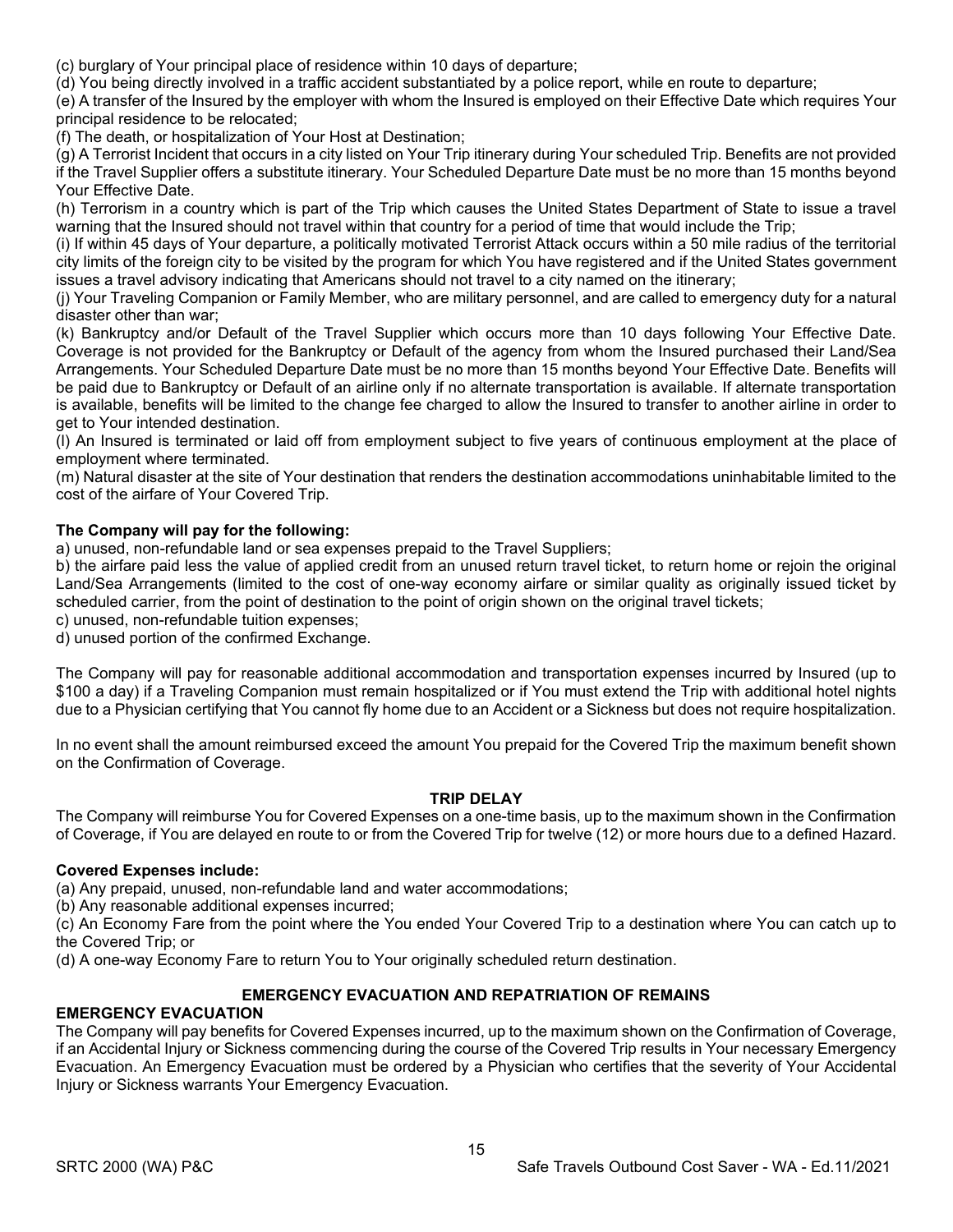Emergency Evacuation means:

(a) Your medical condition warrants immediate transportation from the place where You are injured or sick to the nearest Hospital where appropriate medical treatment can be obtained;

(b) after being treated at a local Hospital, Your medical condition warrants transportation to the United States where You reside, to obtain further medical treatment or to recover; or

(c) both (a) and (b), above.

Covered Expenses are reasonable and customary expenses for necessary transportation, related medical services and medical supplies incurred in connection with Your Emergency Evacuation. All transportation arrangements made for evacuating You must be by the most direct and economical route possible. Expenses for transportation must be:

- (a) recommended by the attending Physician;
- (b) required by the standard regulations of the conveyance transporting You; and
- (c) authorized in advance by the Company or its authorized representative.

Transportation of Dependent Children: If You are in the Hospital for more than seven (7) days following a covered Emergency Evacuation, the Company will return Your dependents, who are under 18 years of age and accompanying You on the scheduled Trip, to their home, to the domicile of a person nominated by You or Your next of kin with an attendant, if necessary.

Transportation to Join You: If You are traveling alone and are in a Hospital alone for more than seven (7) consecutive days or if the attending Physician certifies that due to Your Injury or Sickness, You will be required to stay in the Hospital for more than seven (7) consecutive days, upon request the Company will bring a person, chosen by You, for a single visit to and from Your bedside provided that repatriation is not imminent.

Transportation services are provided if authorized in advance by the assistance provider, and are limited to necessary economy fares less the value of applied credit from unused travel tickets, if applicable.

Transportation means any Common Carrier, or other land, water or air conveyance, required for an Emergency Evacuation and includes air ambulances, land ambulances and private motor vehicles.

The Company will not cover any expenses provided by another party at no cost to You or already included within the cost of the Trip.

# **REPATRIATION OF REMAINS**

The Company will pay the reasonable Covered Expenses incurred to return Your body to Your primary place of residence if You die during the Trip. This will not exceed the maximum shown on the Confirmation of Coverage.

Covered Expenses include, but are not limited to, expenses for embalming, cremation, casket for transport and transportation.

#### **BAGGAGE/PERSONAL EFFECTS**

The Company will reimburse You, up to the maximum shown on the Confirmation of Coverage, for loss, theft or damage to baggage and personal effects, provided You have taken all reasonable measures to protect, save and/or recover Your property at all times. The baggage and personal effects must be owned by and accompany You during the Covered Trip.

This coverage is secondary to any coverage provided by a Common Carrier and all other valid and collectible insurance indemnity and shall apply only when such other benefits are exhausted.

There will be a per article limit shown on the Confirmation of Coverage.

There will be a combined maximum limit shown on the Confirmation of Coverage for the following:

jewelry; watches; articles consisting in whole or in part of silver, gold or platinum; furs; articles trimmed with or made mostly of fur; personal computers, cameras and their accessories and related equipment.

The Company will pay the lesser of the following:

(a) Actual Cash Value at time of loss, theft or damage to baggage and personal effects, as determined by the Company; or

(b) the cost of repair or replacement.

#### EXTENSION OF COVERAGE

If You checked Your property with a Common Carrier and delivery is delayed, coverage for Baggage/Personal Effects will be extended until the Common Carrier delivers the property.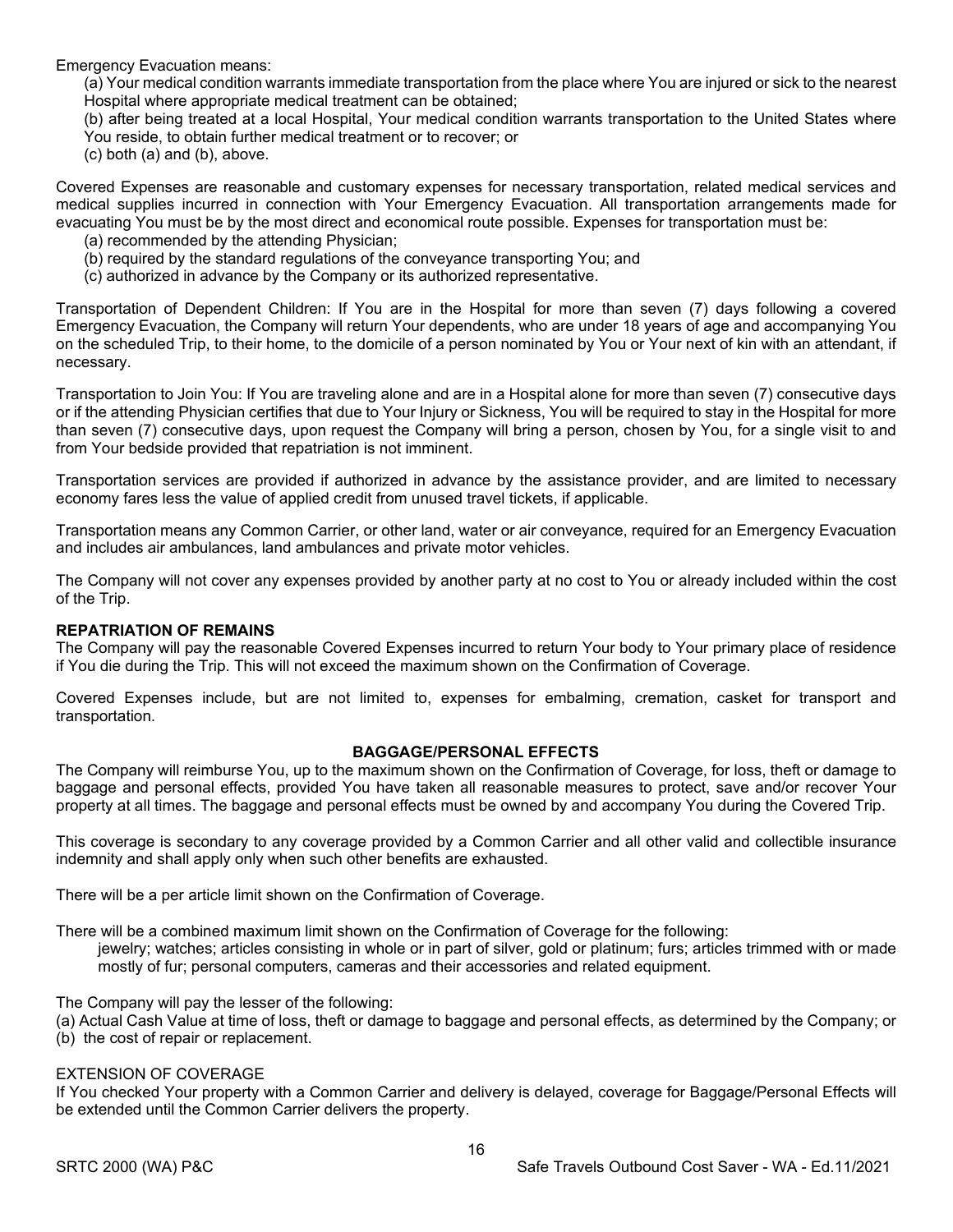#### **BAGGAGE DELAY (Outward Journey Only)**

The Company will reimburse You for the expense of necessary personal effects, up to the maximum shown on the Confirmation of Coverage, if Your Checked Baggage is skis checked as baggage are delayed or misdirected by a Common Carrier for more than 24 hours, while on a Covered Trip, except for travel to final destination or place of residence.

You must be a ticketed passenger on a Common Carrier.

Additionally, all claims must be verified by the Common Carrier who must certify the delay or misdirection and receipts for the purchases must accompany any claim.

#### **LIMITATIONS AND EXCLUSIONS**

#### **The following exclusions apply to Trip Interruption, Trip Delay, Emergency Evacuation and Repatriation of Remains:**

#### **Loss caused by or resulting from:**

- 1. Pre-Existing Conditions, as defined in the Definitions section (except Emergency Evacuation and Repatriation of Remains);
- 2. suicide, attempted suicide or any intentionally self-inflicted injury while sane or insane, unless results in the death of a non-traveling immediate Family Member;
- 3. intentionally self-inflicted injuries;
- 4. war, invasion, acts of foreign enemies, hostilities between nations (whether declared or not), civil war;
- 5. participation in any military maneuver or training exercise;
- 6. piloting or learning to pilot or acting as a member of the crew of any aircraft;
- 7. mental or emotional disorders, unless hospitalized;
- 8. participation as a professional in athletics;
- 9. participation in underwater activities;
- 10. being under the influence of drugs or intoxicants, unless prescribed by a Physician;
- 11. commission or the attempt to commit a criminal act;
- 12. participating in bodily contact sports; skydiving; hang-gliding; parachuting; mountaineering; any race; bungee cord jumping; speed contest (speed contest shall not include any of the regatta races); scuba diving; spelunking or caving heliskiing; extreme skiing;
- 13. dental treatment except as a result of an injury to sound natural teeth within twelve (12) months of the Accidental Injury;
- 14. any non-emergency treatment or surgery, routine physical examinations, hearing aids, eye glasses or contact lenses;
- 15. pregnancy and childbirth (except for complications of pregnancy) except if hospitalized;
- 16. curtailment or delayed return for other than covered reasons;
- 17. traveling for the purpose of securing medical treatment;
- 18. services not shown as covered;
- 19. directly or indirectly, the actual, alleged or threatened discharge, dispersal, seepage, migration, escape, release or exposure to any hazardous biological, chemical, nuclear radioactive material, gas, matter or contamination;
- 20. confinement or treatment in a government Hospital; however the United States government may recover or collect benefits under certain conditions;
- 21. care or treatment that is not medically necessary;
- 22. care or treatment for which compensation is payable under Worker's Compensation Law, any Occupational Disease law; the 4800 Time Benefit plan or similar legislation;
- 23. care or treatment that is payable under any Insurance policy that does not require deductible and/or coinsurance payments by You;
- 24. Injury or Sickness when traveling against the advice of a Physician;
- 25. cosmetic surgery except for: reconstructive surgery incidental to or following surgery for trauma, or infection or other covered disease of the part of the body reconstructed, or to treat a congenital malformation of a child;
- 26. this Policy does not insure against loss or damage (including death or injury) and any associated cost or expense resulting directly or indirectly from the discharge, explosion or use of any device, weapon or material employing or involving nuclear fission, nuclear fusion or radioactive force, or chemical, biological, radiological or similar agents, whether in time of peace or war, and regardless of who commits the act, regardless of any other cause or event contributing concurrently or in any other sequence thereto.

#### **The following exclusions apply to Baggage/Personal Effects and Baggage Delay: The Company will not provide benefits for any loss or damage to:**

- 1. animals;
- 2. automobiles and automobile equipment;
- 3. boats or other vehicles or conveyances;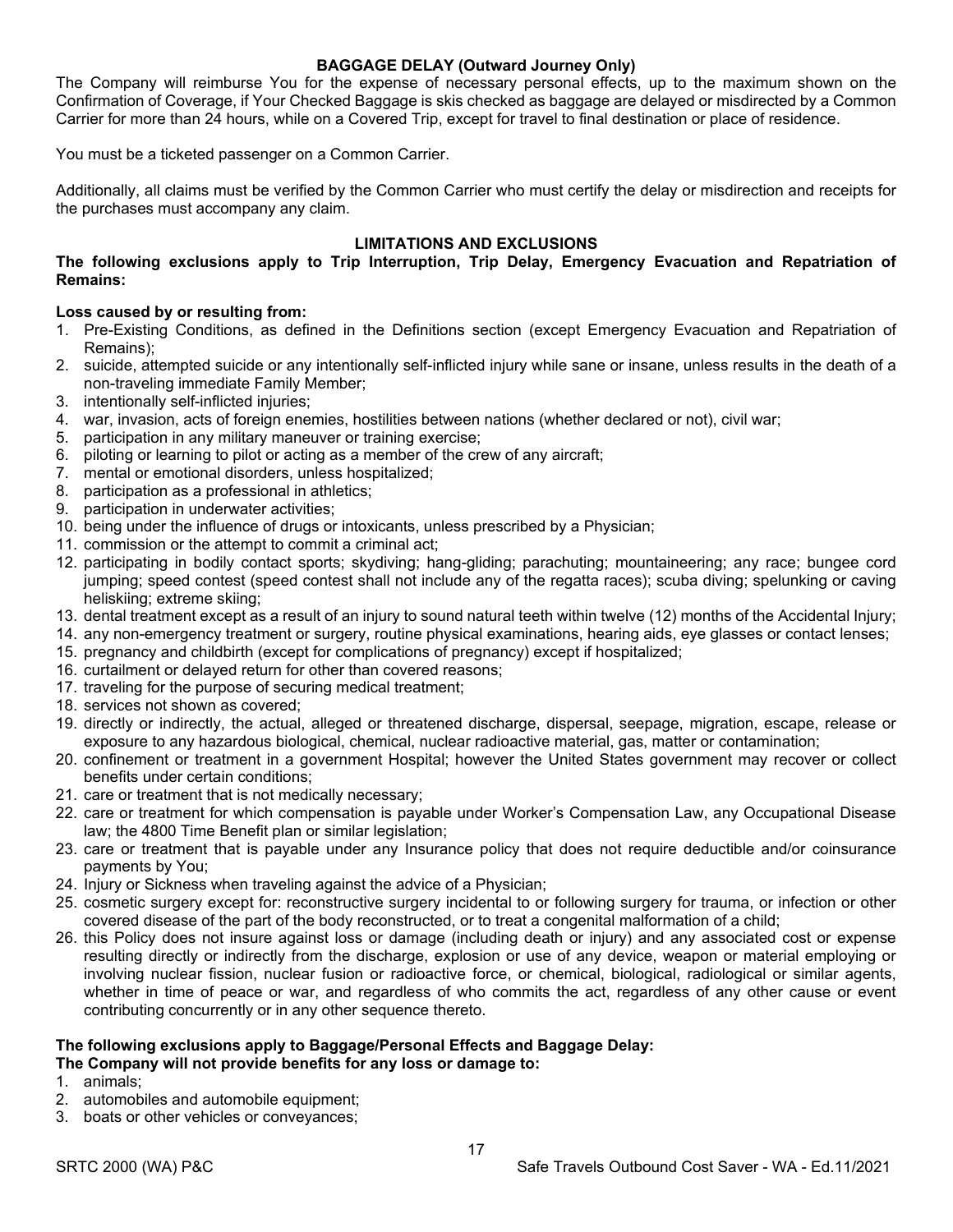- 4. trailers;
- 5. motors;
- 6. motorcycles;
- 7. aircraft;
- 8. bicycles (except when checked as baggage with a Common Carrier);
- 9. household effects and furnishing;
- 10. antiques and collector's items;
- 11. eye glasses, sunglasses or contact lenses;
- 12. artificial teeth and dental bridges;
- 13. hearing aids;
- 14. prosthetic limbs;
- 15. prescribed medications;
- 16. keys, money, stamps, securities and documents;
- 17. tickets;
- 18. credit cards;
- 19. professional or occupational equipment or property, whether or not electronic business equipment;
- 20. telephones, computer hardware or software;
- 21. sporting equipment if loss or damage results from the use thereof.

# **Any loss caused by or resulting from the following is excluded:**

- 1. breakage of brittle or fragile articles;
- 2. wear and tear or gradual deterioration;
- 3. insects or vermin;
- 4. inherent vice or damage while the article is actually being worked upon or processed;
- 5. confiscation or expropriation by order of any government;
- 6. radioactive contamination;
- 7. war or any act of war whether declared or not;
- 8. theft or pilferage while left unattended in any vehicle;
- 9. mysterious disappearance;
- 10. property illegally acquired, kept, stored or transported;
- 11. insurrection or rebellion;
- 12. imprudent action or omission;
- 13. property shipped as freight or shipped prior to the Scheduled Departure Date.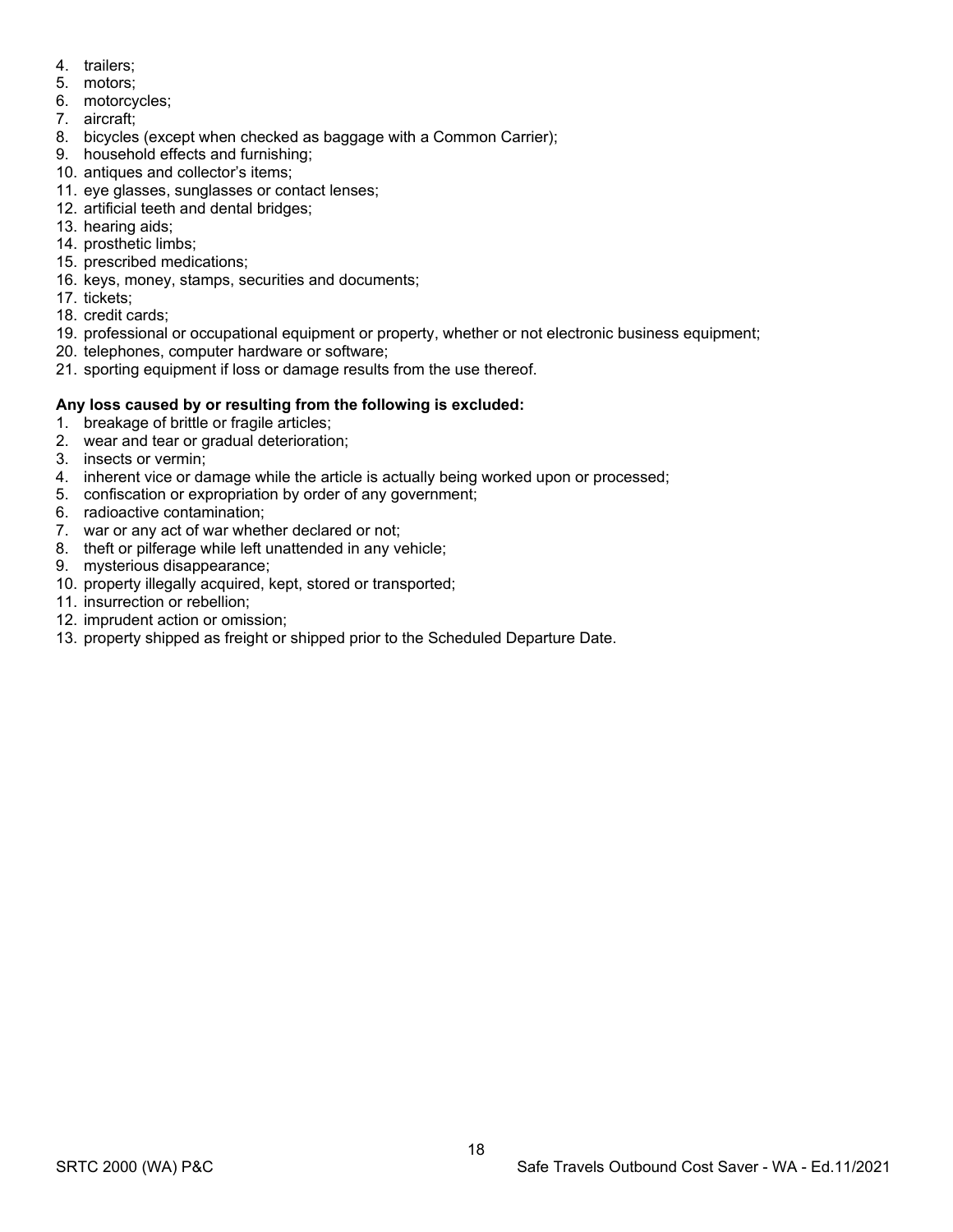

**FACTS**

# **WHAT DOES NATIONWIDE DO WITH YOUR PERSONAL INFORMATION?**

| $\sqrt{Why?}$ | Financial companies choose how they share your personal information. Federal and state law       |
|---------------|--------------------------------------------------------------------------------------------------|
|               | gives consumers the right to limit some but not all sharing. Federal and state law also requires |
|               |                                                                                                  |
|               | us to tell you how we collect, share, and protect your personal information. Please read this    |
|               | notice carefully to understand what we do.                                                       |
| What?         | The types of personal information we collect and share depend on the product or service you      |
|               | have with us. This information can include:                                                      |
|               | Social Security number, government issued identification, and contact                            |
|               | information                                                                                      |
|               |                                                                                                  |
|               | Policy, account, and contract information                                                        |
|               | Credit reports and other consumer reports                                                        |
| How?          | All financial companies need to share customers' personal information to run their everyday      |
|               | business. In the section below, we list the reasons financial companies can share their          |
|               |                                                                                                  |
|               | customers' personal information; the reasons Nationwide chooses to share; and whether you can    |
|               | limit this sharing.                                                                              |

| Reasons we can share your personal information                      | <b>Does Nationwide share?</b> | Can you limit this<br>sharing? |
|---------------------------------------------------------------------|-------------------------------|--------------------------------|
| For our everyday business purposes— such as to process your         | Yes                           | N <sub>0</sub>                 |
| transactions, maintain your account(s), respond to court orders and |                               |                                |
| legal investigations, or report to credit bureaus                   |                               |                                |
| For our marketing purposes— to offer our products and services      | Yes                           | N <sub>0</sub>                 |
| to you                                                              |                               |                                |
| For joint marketing with other financial companies                  | Yes                           | N <sub>0</sub>                 |
| For our affiliates' everyday business purposes— information         | Yes                           | N <sub>0</sub>                 |
| about your transactions and experiences                             |                               |                                |
| For our affiliates' everyday business purposes—information          | Yes                           | Yes                            |
| about your creditworthiness                                         |                               |                                |
| For our affiliates to market to you                                 | Yes                           | <b>Yes</b>                     |
| For nonaffiliates to market to you                                  | Yes                           | Yes                            |

| To limit our   | Call us toll free at 1-866-280-1809 and our menu will prompt you through your choices.                                                                                                                                                                                                                                                                                           |
|----------------|----------------------------------------------------------------------------------------------------------------------------------------------------------------------------------------------------------------------------------------------------------------------------------------------------------------------------------------------------------------------------------|
| <b>sharing</b> | If you have previously opted out, your preference remains on file and you do not need to opt<br>out again.                                                                                                                                                                                                                                                                       |
|                | Please have your account or policy number handy when you call.<br>Please note: If you are a <i>new</i> customer, we can begin sharing your information 30 days from the<br>date we sent this notice. When you are no longer our customer, we continue to share your<br>information as described in this notice. However, you can contact us at any time to limit our<br>sharing. |
|                | 1-833-424-4932                                                                                                                                                                                                                                                                                                                                                                   |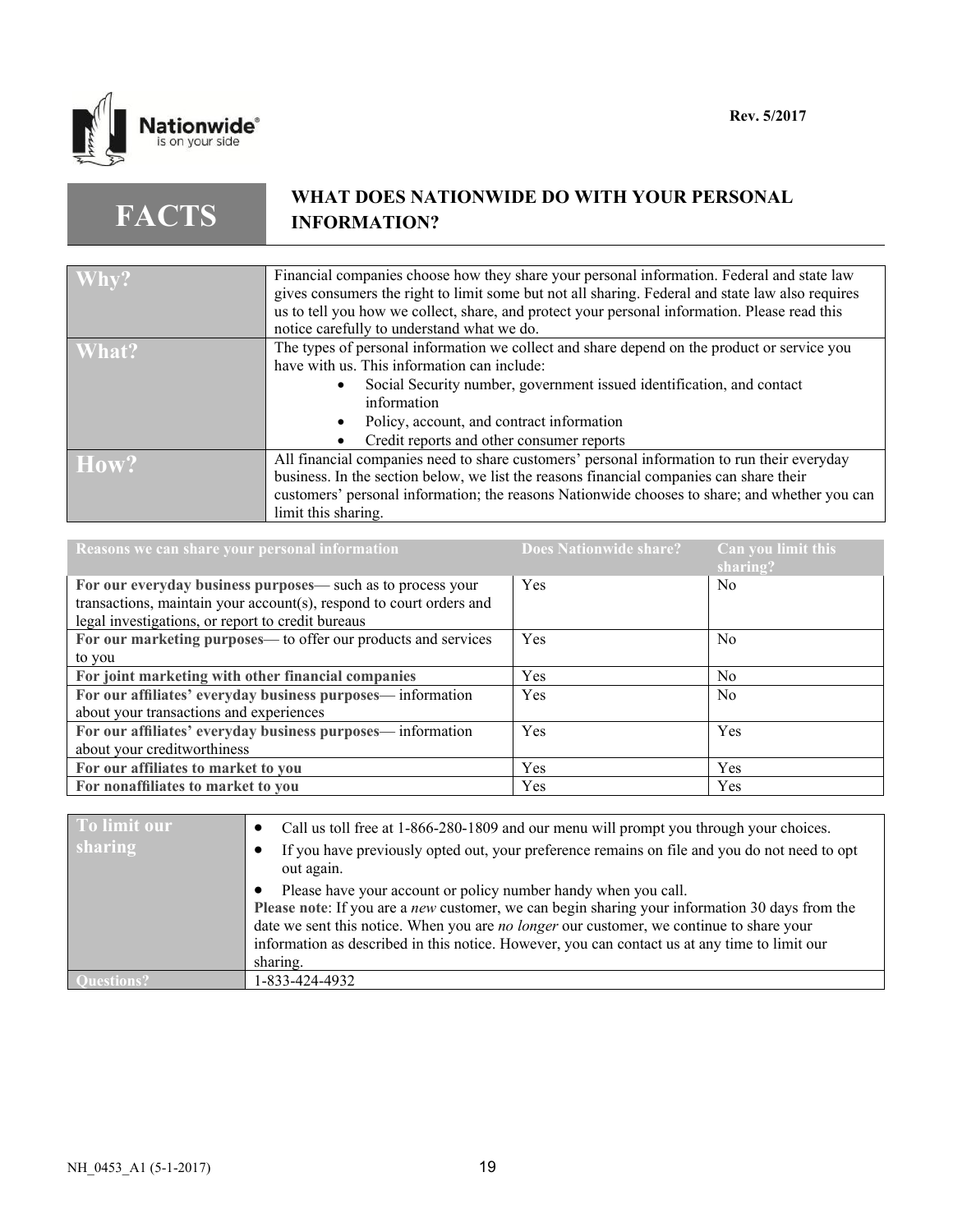| Who we are                                                                            |                                                                                                                                                                                                                                                                                                           |  |
|---------------------------------------------------------------------------------------|-----------------------------------------------------------------------------------------------------------------------------------------------------------------------------------------------------------------------------------------------------------------------------------------------------------|--|
| Who is providing this notice?                                                         | Nationwide Life Insurance Company                                                                                                                                                                                                                                                                         |  |
| <b>What we do</b>                                                                     |                                                                                                                                                                                                                                                                                                           |  |
| How does Nationwide protect my personal<br>information?                               | To protect your personal information from unauthorized access and use, we<br>use security measures that comply with federal and state law. These measures<br>include computer safeguards and secured files and buildings. We limit access<br>to your information to those who need it to do their job.    |  |
| How does Nationwide collect my personal                                               | We collect your personal information, for example, when you:                                                                                                                                                                                                                                              |  |
| information?                                                                          | Apply for insurance<br>٠                                                                                                                                                                                                                                                                                  |  |
|                                                                                       | Make a payment or file a claim<br>$\bullet$                                                                                                                                                                                                                                                               |  |
|                                                                                       | Conduct business with us<br>We also collect your personal information from others, such as credit bureaus,<br>affiliates, or other companies.                                                                                                                                                             |  |
| Why can't I limit all sharing?                                                        | Federal and state law gives you the right to limit only:                                                                                                                                                                                                                                                  |  |
|                                                                                       | Sharing for affiliates' everyday business purposes—information about<br>$\bullet$<br>your creditworthiness;                                                                                                                                                                                               |  |
|                                                                                       | Affiliates from using your information to market to you; and<br>$\bullet$                                                                                                                                                                                                                                 |  |
|                                                                                       | Sharing for nonaffiliates to market to you.<br>$\bullet$                                                                                                                                                                                                                                                  |  |
|                                                                                       | State laws and individual companies may give you additional rights to limit                                                                                                                                                                                                                               |  |
|                                                                                       | sharing. See below for more information.                                                                                                                                                                                                                                                                  |  |
| What happens when I limit sharing for an<br>account I hold jointly with someone else? | Your choices will apply to everyone on your account.                                                                                                                                                                                                                                                      |  |
| <b>Definitions</b>                                                                    |                                                                                                                                                                                                                                                                                                           |  |
| <b>Affiliates</b>                                                                     | Companies related by common ownership or control. They can be financial<br>and nonfinancial companies. These companies include Nationwide Life<br>Insurance Company, Nationwide Bank, and Nationwide Property and Casualty<br>Insurance Company. Visit nationwide.com for a list of affiliated companies. |  |
| <b>Nonaffiliates</b>                                                                  | Companies not related by common ownership or control. They can be<br>financial and nonfinancial companies.                                                                                                                                                                                                |  |
| <b>Joint marketing</b>                                                                | A formal agreement between nonaffiliated financial companies that together<br>market financial products or services to you.                                                                                                                                                                               |  |
| <b>Other important information</b>                                                    |                                                                                                                                                                                                                                                                                                           |  |

**California Residents:** We currently do not share information we collect about you with affiliated or nonaffiliated companies for their marketing purposes. Therefore, you do not need to opt out.

**Nevada Residents**: You may request to be placed on our internal Do Not Call list. Send an email with your phone number to privacy@nationwide.com. You may request a copy of our telemarketing practices. For more on this Nevada law, contact Bureau of Consumer Protection, Office of the Nevada Attorney General, 555 E. Washington St., Suite 3900, Las Vegas, NV 89101; Phone number: 1-702-486-3132; email: BCPINFO@ag.state.nv.us.

**Vermont Residents**: For Vermont customers only. We will not share your personal information for marketing purposes with the Nationwide family of companies or third parties without your authorization, except as permitted by law.

**AZ, CA, CT, GA, IL, ME, MA, MT, NV, NJ, NM, NC, ND, OH, OR, and VA Residents**: The Term "Information" means information we collect during an insurance transaction. We will not use your medical information for marketing purposes without your consent. We may share information with others, including insurance regulatory authorities, law enforcement, consumer reporting agencies, and insurance-support organizations without your prior authorization as permitted or required by law. Information we obtain from a report prepared by an insurance-support organization may be retained by that insurancesupport organization and disclosed to others.

#### **Accessing your information**

You can ask us for a copy of your personal information. Please send your request to the address below and have your signature notarized. This is for your protection so we may prove your identity. Please include your name, address, and policy number. You can change your personal information at Nationwide.com or by calling your agent. We can't change information that other companies, like credit agencies, provide to us. You'll need to ask them to change it.

**Trawick International** Attn: Privacy Officer P.O. Box 2284, Fairhope, AL 36533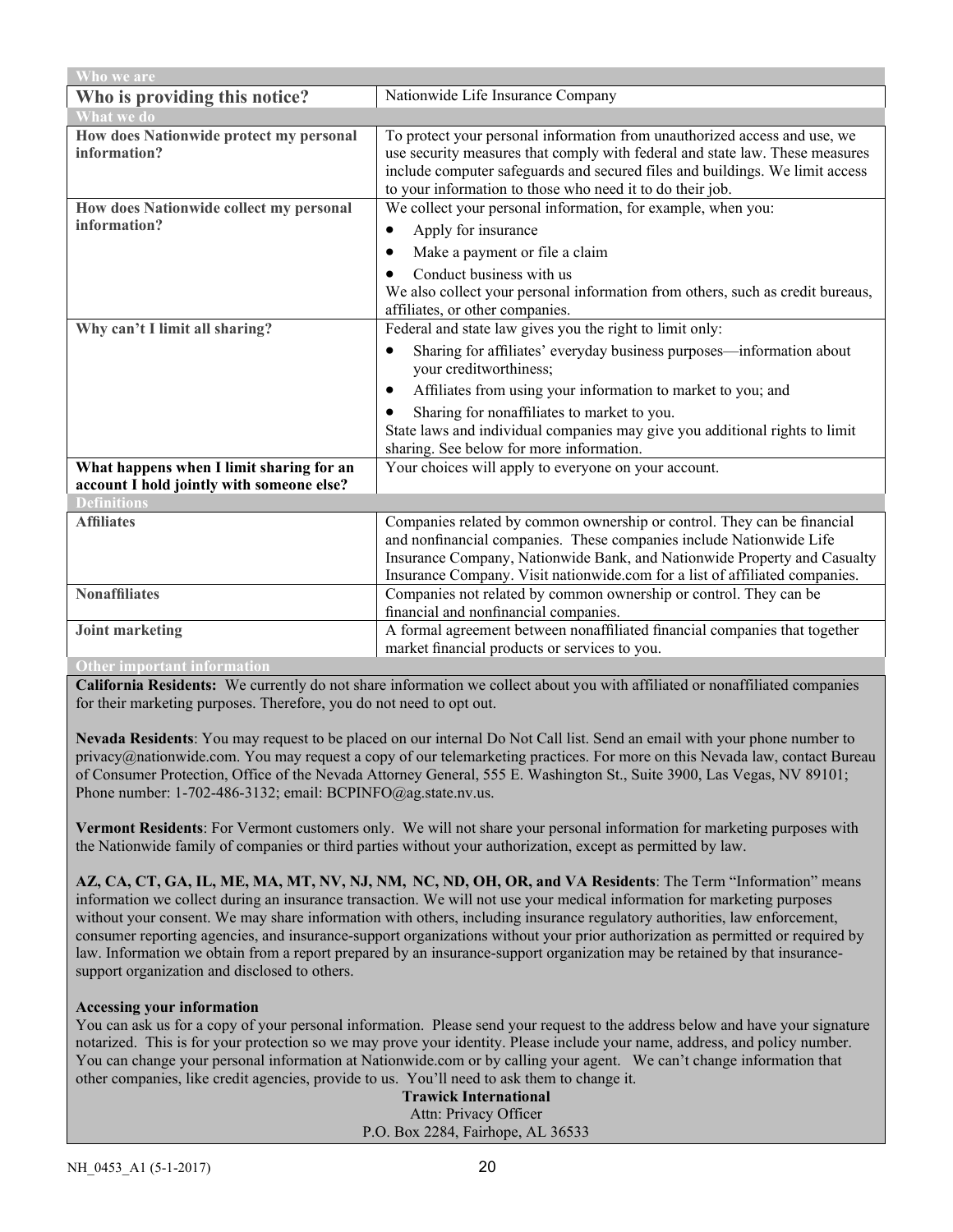# **Travel Assistance Program Description – Provided by On Call International**

#### **Emergency Transportation Services**

Emergency Medical Evacuation/Medically-Necessary Repatriation • Repatriation of Mortal Remains • Transportation after Stabilization • Visit by Family Member/Friend • Return of Dependent Children

#### **Travel Support Services**

Medical Monitoring • Hotel Arrangements for Convalescence • Medical and Dental Search and Referral • Advance of Emergency Medical Expenses • Assistance with Replacement Medication, Medical Devices, and Eyeglasses or Corrective Lenses • Transfer of Insurance Information and Medical Records • Assistance with Emergency Travel Arrangements • Interpretation/Translation • Locating Lost or Stolen Items • Emergency Cash Advance

#### **FOR 24/7 TRAVEL ASSISTANCE SERVICES ONLY**

CALL TOLL FREE: 855-464-8974 (within the United States and Canada)

> OR CALL COLLECT: 603-328-1361 (From all other locations)

#### **Travel Assistance Services Details**

#### *Travel Support Services*

- Interpretation/Translation: Upon request, On Call will assist with telephone interpretation in all major languages. If you require ongoing or more complex translation services, On Call will refer you to local translators.
- Locating Lost or Stolen Items: On Call will assist in locating lost luggage, and help you coordinate the replacement of transportation tickets, travel documents or credit cards.
- Medical Monitoring: During the course of a medical emergency resulting from an accident or sickness, On Call will monitor your case to determine whether the care is adequate from a Western Medical perspective.
- Medical and Dental Search and Referral: On Call will assist you in finding physicians, dentists and medical facilities in the area where you are traveling.
- Advance of Emergency Medical Expenses: On Call will advance on-site emergency inpatient medical payments to secure admit or discharge upon receipt of satisfactory assignment of benefits from you, a family member or friend. Assignment of benefits allows Insurer to claim with the Insured's primary insurance when hospital refuses admission or discharge.
- Assistance with Replacement Medication, Medical Devices, and Eyeglasses or Corrective Lenses: On Call will arrange to fill a prescription that has been lost, forgotten, or requires a refill, subject to local law, whenever possible. On Call will also arrange for shipment of replacement eyeglasses/corrective lenses or medical devices. You are responsible for payments of all costs related to these services.
- Transfer of Insurance Information and Medical Records: Upon your request, On Call will help relay insurance information during your hospital admission and assist with transferring your medical information and records to your treating physician.
- Assistance with Vaccine and Blood Transfers: If based upon your physician's prescription, needed vaccines or blood products are not available locally, On Call will coordinate the transfer where possible and permissible by law. You are responsible for all expenses related to this service.

#### *Non-Insurance Personal Assistance Services*

These are Non-Insurance Services provided by On Call International:

- Pre-Trip Information: Upon request, On Call will provide information services such as: visa and passport requirements, health hazard advisories, currency exchange, inoculation and immunization requirements, temperature and weather conditions and embassy and consulate referrals.
- Interpretation/Translation: If during your Trip you need an interpretation, On Call will assist with telephone interpretation in all major languages. If you require ongoing or more complex translation services, On Call will refer you to local translators.
- Legal Referral/Bail: Upon request, On Call will provide you with referrals to a local lawyer. All costs associated with this service are your responsibility. In case of your incarceration, On Call will notify the proper embassy or consulate, arrange the receipt of funds from third party sources and locate an attorney and bail bonds, where permitted by law, with satisfactory guarantee of reimbursement from you, family member or friend. You are responsible for associated fees.
- Emergency Cash Advance: On Call will advance up to \$500 after satisfactory guarantee of reimbursement from you. Any fees associated with the transfer or delivery of funds are your responsibility.